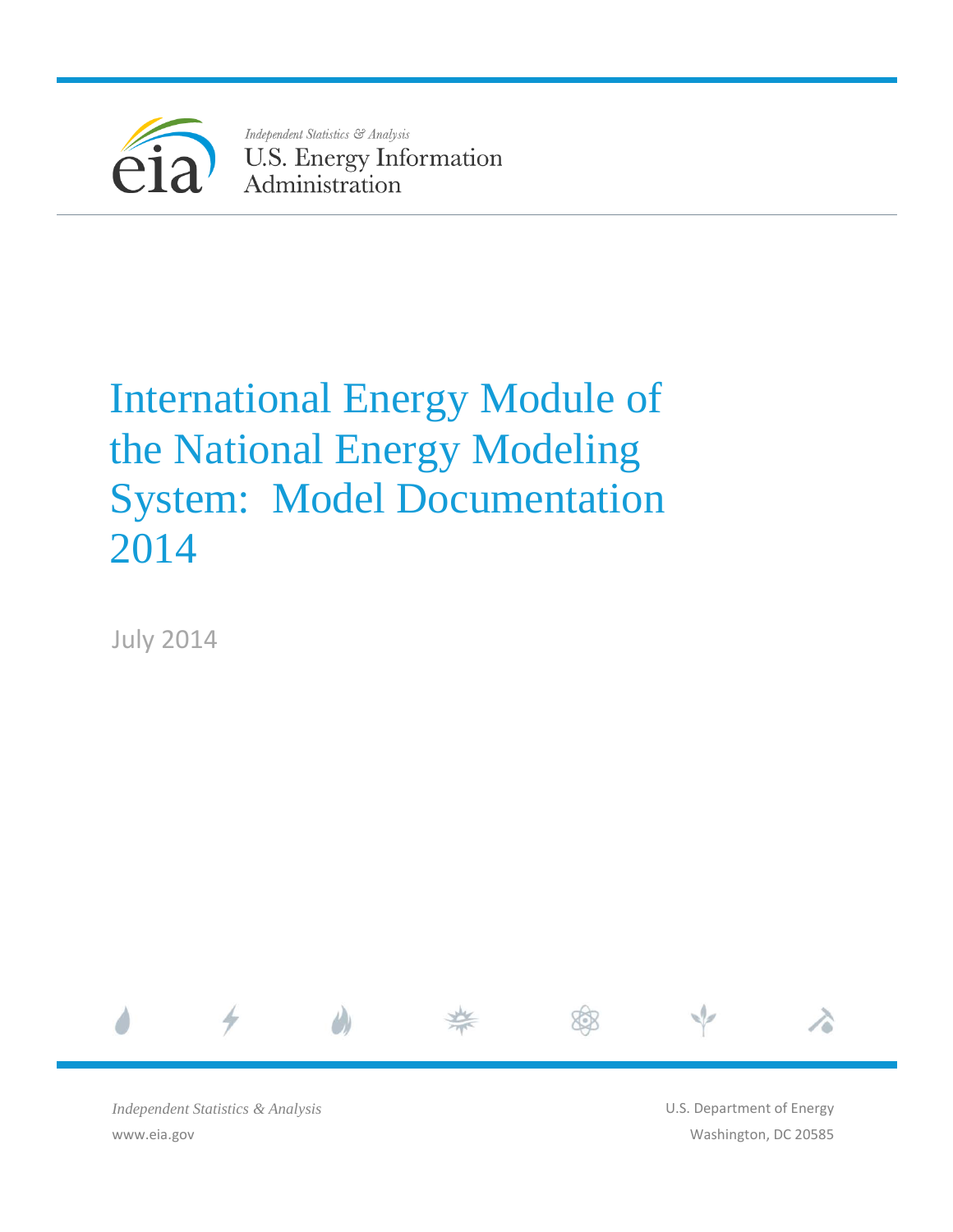This report was prepared by the U.S. Energy Information Administration (EIA), the statistical and analytical agency within the U.S. Department of Energy. By law, EIA's data, analyses, and forecasts are independent of approval by any other officer or employee of the United States Government. The views in this report therefore should not be construed as representing those of the U.S. Department of Energy or other federal agencies.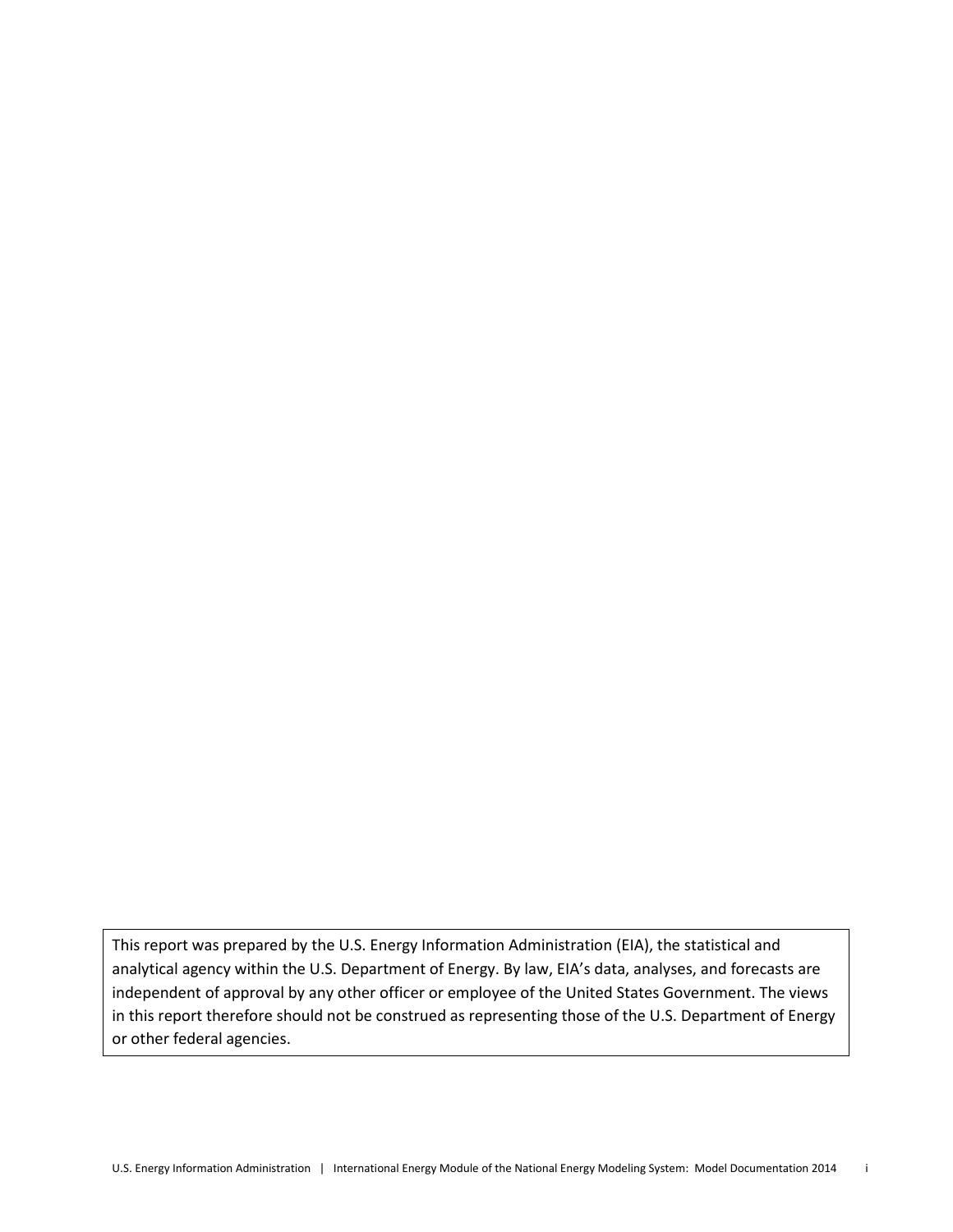# **Contents**

| Recalculating world oil prices and U.S. crude oil and product import supply curves 17 |
|---------------------------------------------------------------------------------------|
|                                                                                       |
|                                                                                       |
|                                                                                       |
|                                                                                       |
|                                                                                       |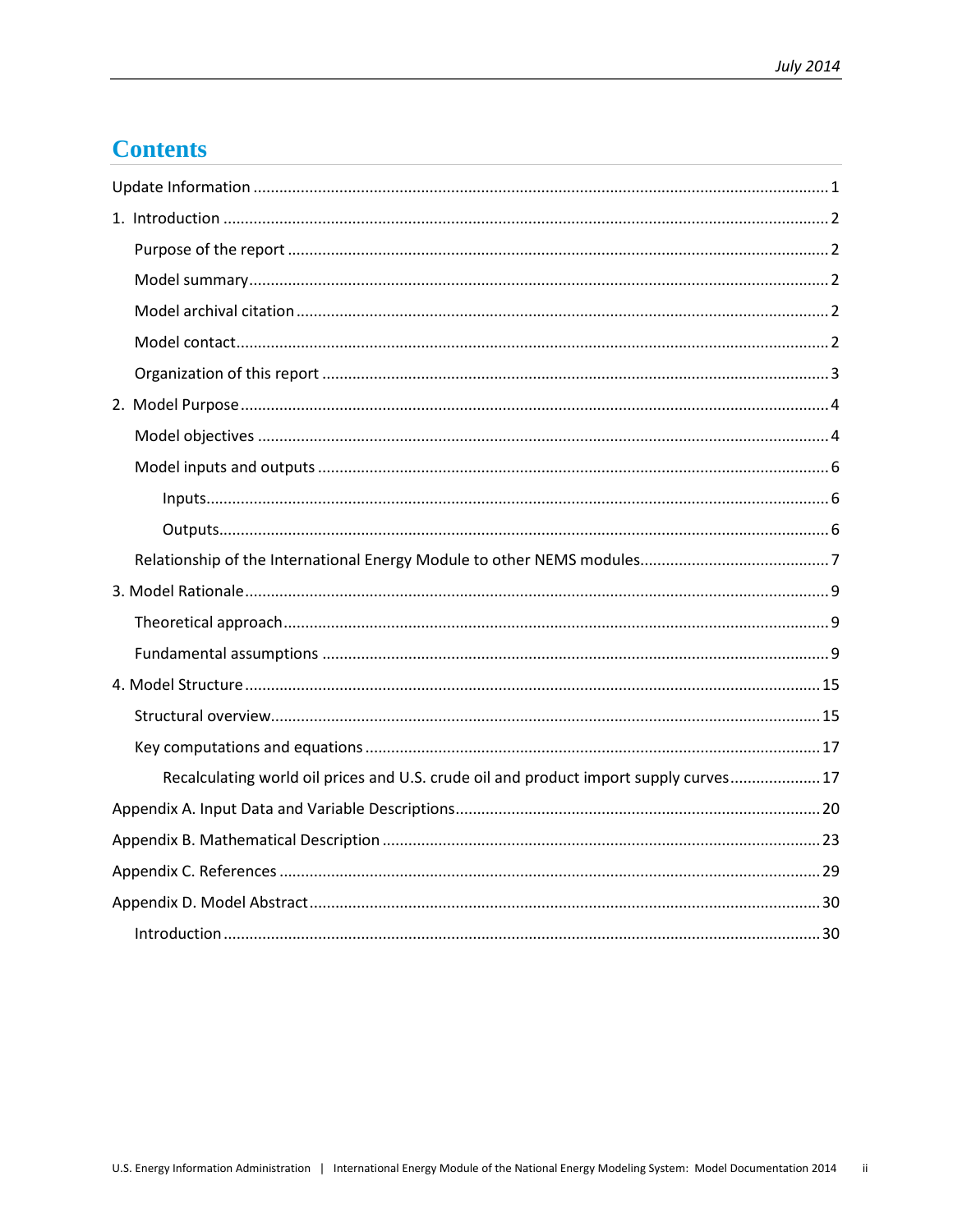# **Tables**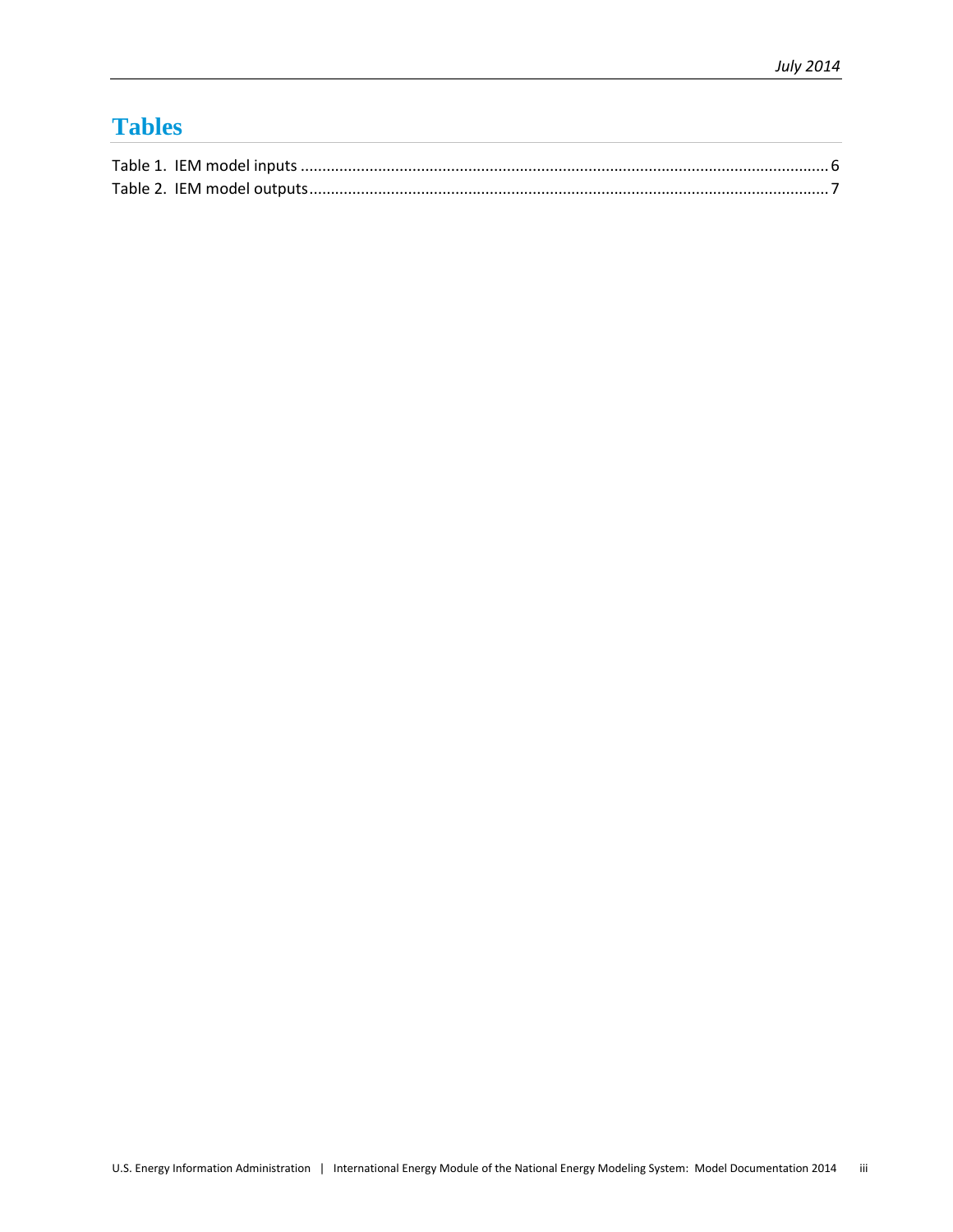# **Figures**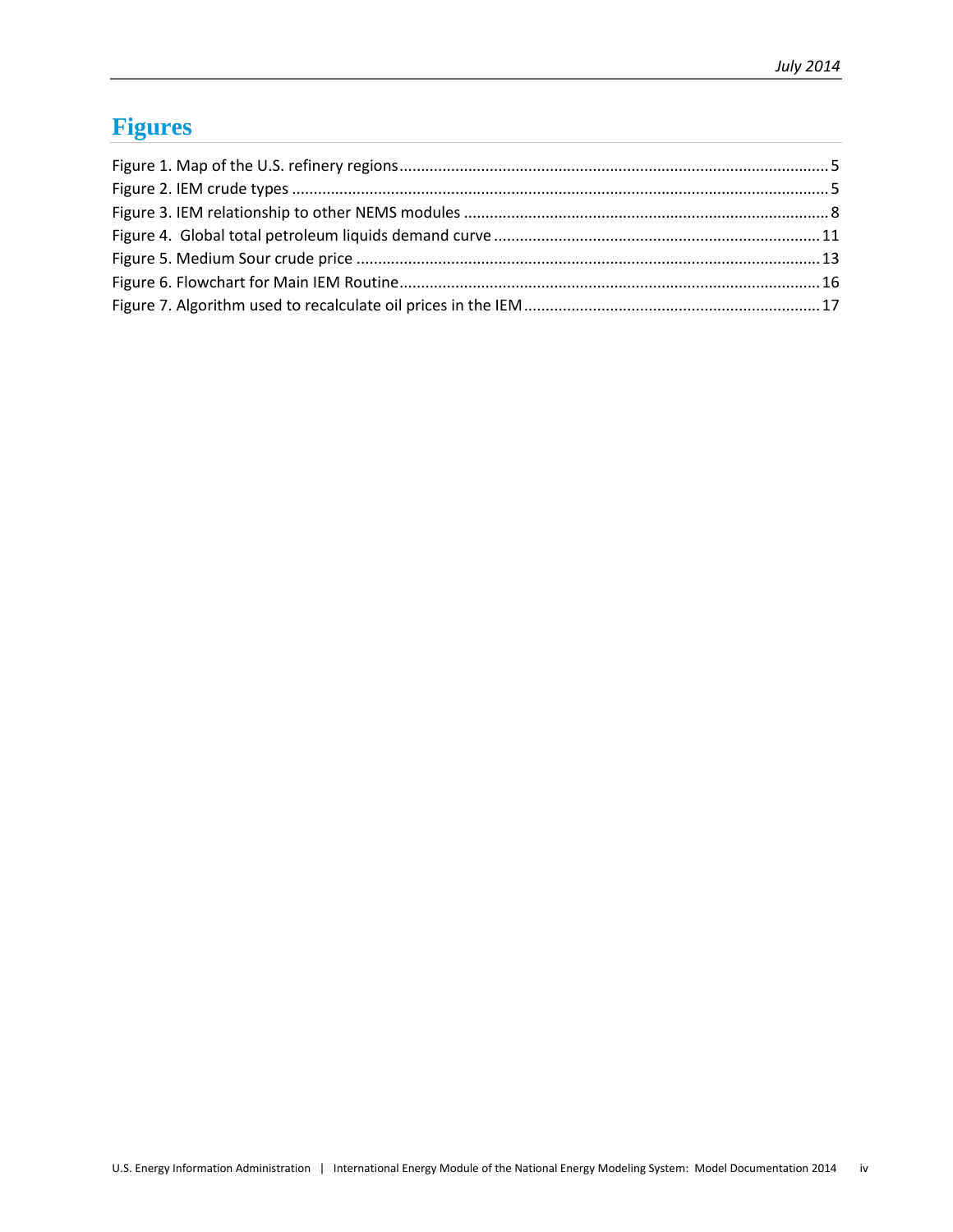# <span id="page-5-0"></span>**Update Information**

This edition of the *International Energy Module (IEM) of the National Energy Modeling System: Model Documentation 2014* reflects the following changes made to the IEM in 2014 relative to the 2013 version of the module

- Provision of exogenous assumptions for crude oil exported from the United States
- Provision of supply curves for petroleum products imported in the United States.
- Provision of demand curves for petroleum products exported from the United States
- Provision of expected domestic crude production
- Elimination of supply curves of European gasoline imported in United States
- Elimination of exogenous assumptions on imports/exports of other petroleum products in the United States
- Changes in the structure of intallin.xml input file to accommodate new data and faster exchanges of information within NEMS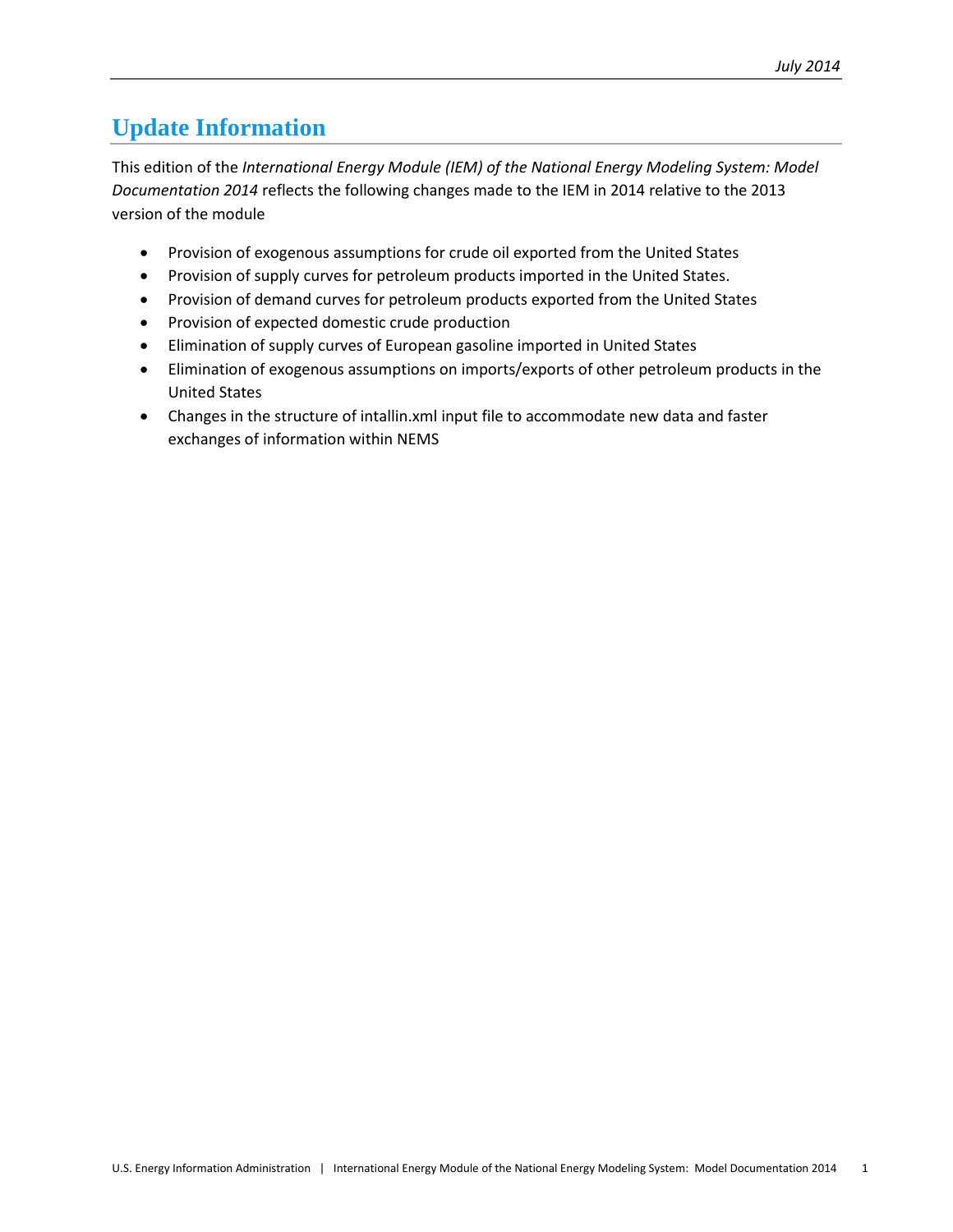# <span id="page-6-0"></span>**1. Introduction**

### <span id="page-6-1"></span>**Purpose of the report**

This report documents the objectives, analytical approach, and development of the National Energy Modeling System (NEMS) International Energy Module (IEM). It catalogues and describes the model assumptions; computational methodology; parameter estimation techniques; and model source code that are utilized to generate projections in the reference and side cases, as well as other scenarios.

The document serves three purposes. First, it is a reference document providing a detailed description for model analysts, users, and the public. Second, it meets the legal requirement of the U.S. Energy Information Administration (EIA) to provide adequate documentation in support of its models (*Public Law 93-275, section 57.b.1*). Third, it facilitates continuity in model development by providing documentation from which energy analysts can undertake model enhancements, data updates, and parameter refinements as future projects.

### <span id="page-6-2"></span>**Model summary**

The International Energy Module (IEM), working in conjunction with the Liquid Fuels Marketing Module (LFMM), simulates the interaction between U.S. and global petroleum markets. It uses assumptions of economic growth and expectations of future U.S. and world crude-like liquids production and consumption to estimate the effects of changes in U.S. liquid fuels markets on the international petroleum market. For each year of the projection period, the IEM computes Brent and WTI prices, provides supply curves for world crude-like liquids and each foreign-imported crude type, includes exogenous assumptions on U.S. crude oil exports, provides petroleum products demand curves for refinery region 9 (Maritime Canada and Caribbean region, see Figure 1), provides petroleum products import supply curves, and generates a worldwide oil supply-demand balance with regional detail.

## <span id="page-6-3"></span>**Model archival citation**

This documentation refers to the NEMS International Energy Module as archived for the *Annual Energy Outlook 2014 (AEO2014)*.

### <span id="page-6-4"></span>**Model contact**

Adrian Geagla

Office of Petroleum, Natural Gas, and Biofuels Analysis Phone: (202) 586-2873 Email: adrian.geagla@eia.gov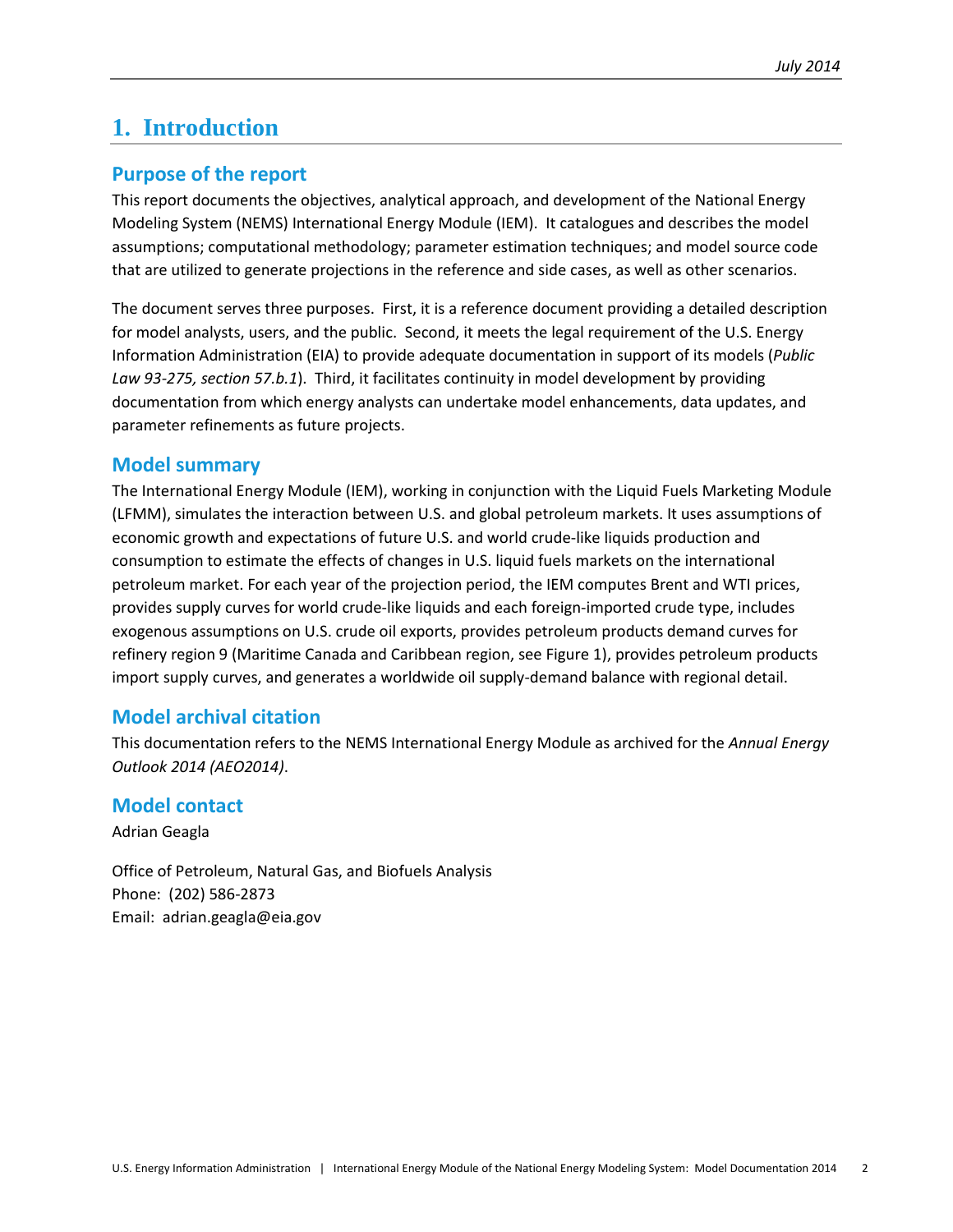### <span id="page-7-0"></span>**Organization of this report**

Chapter 2 of this report, "Model Purpose," identifies the analytical issues the IEM addresses, the general types of activities and relationships it embodies, its primary inputs and outputs, and its interactions with other NEMS modules. Chapter 3 describes in greater detail the rationale behind the model design, the modeling approach chosen for each IEM component, and the assumptions used in the model development process, citing theoretical or empirical evidence to support those choices. Chapter 4 details the model structure, using graphics and text to illustrate model flows and key computations.

The Appendices to this report provide supporting documentation for the input data and parameter files. Appendix A lists and defines the input data used to generate parameter estimates and endogenous projections, along with the outputs of most relevance to the NEMS system. Appendix B contains a mathematical description of the computational algorithms, including the complete set of model equations and variable transformations. Appendix C is a bibliography of reference materials used in the development process. Appendix D provides the model abstract and Appendix E discusses data quality and estimation methods.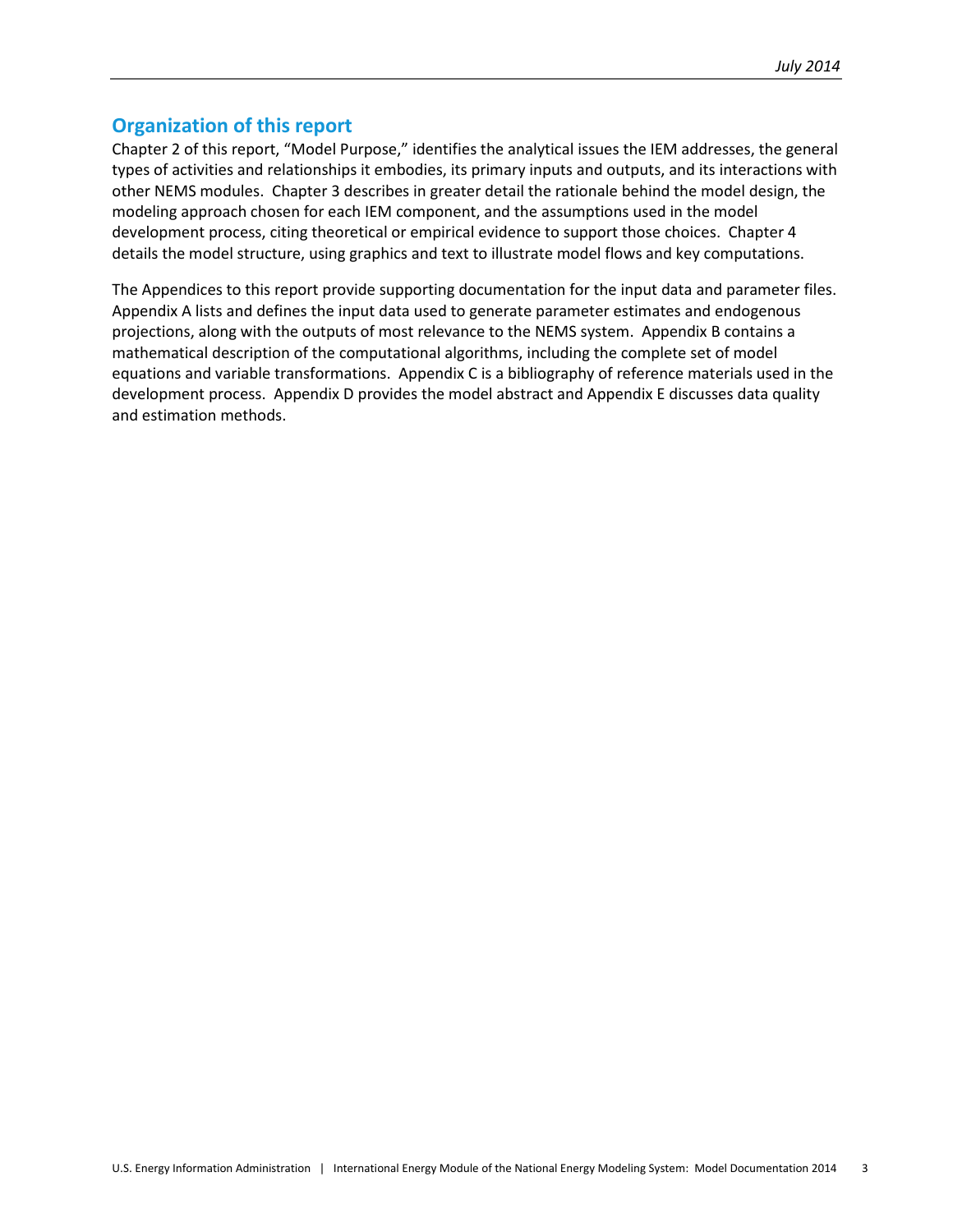# <span id="page-8-0"></span>**2. Model Purpose**

# <span id="page-8-1"></span>**Model objectives**

Understanding the interactive effects of changes in U.S. and world energy markets has always been a key EIA focus. The IEM was incorporated into NEMS in order to enhance the capabilities of NEMS in addressing the interaction of the global and U.S. oil markets. Components of the IEM accomplish the following:

- Calculation of the oil price (BRENT). Changes in the oil price are computed in response to:
	- The difference between projected U.S. total crude-like liquids production and the expected U.S. total crude-like liquids production at the current oil price (estimated using the current oil price and the exogenous U.S. total crude-like liquids supply curve for each year)
	- The difference between projected U.S. total crude-like liquids consumption and the expected U.S. total crude-like liquids consumption at the current oil price (estimated using the current oil price and the exogenous U.S. total crude-like liquids demand curve)
- Calculation of the WTI price, which is defined as the price of light, low sulfur crude oil delivered to Cushing, Oklahoma
- The IEM projects international crude oil market conditions, including consumption, price, and supply availability, as well as the effects of the U.S. petroleum market on the world market.
- Provision of supply curves for foreign crude types imported in the United States(see Figure 2)
- Provision of exogenous assumptions for crude oil exported from the United States
- Provision of supply curves for petroleum products imported in the United States
- Provision of demand curves for petroleum products exported from the United States
- Provision of demand curves for petroleum products in refinery region 9 (see Figure 1)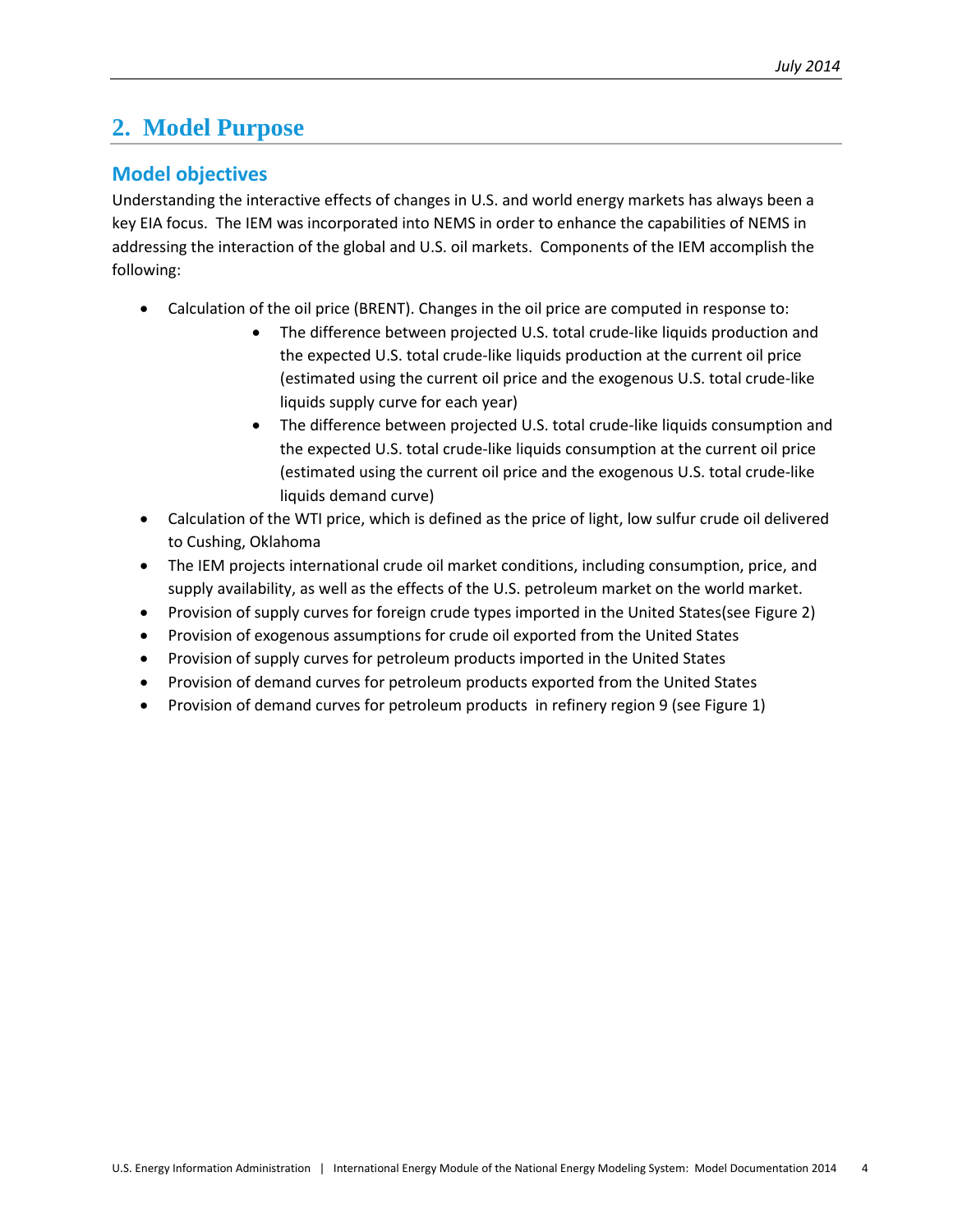

#### <span id="page-9-0"></span>**Figure 1. Map of the U.S. refinery regions**

### <span id="page-9-1"></span>**Figure 2. IEM crude types**



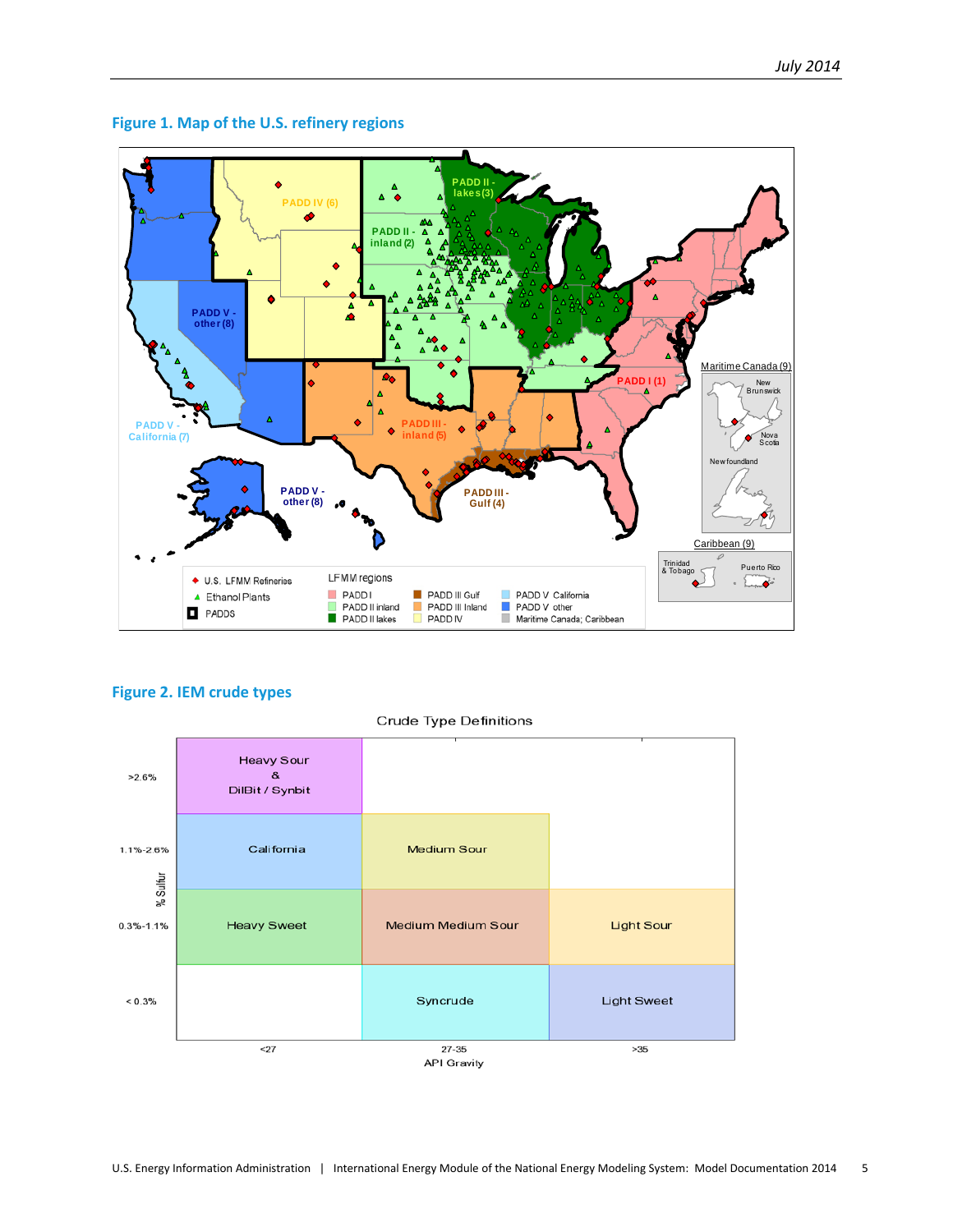# <span id="page-10-0"></span>**Model inputs and outputs**

### <span id="page-10-1"></span>*Inputs*

The primary inputs to the IEM include expected global crude-like liquids supply and demand curves; oil prices (Brent and WTI); crude types price differentials; world supply shares of each crude type; expected U.S. domestic crude production; non-U.S. crude-like liquids demands for the three price cases; petroleum products demand curves in Caribbean and Maritime Canada (Refinery Region 9); petroleum products import supply curves; petroleum products export demand curves; and exogenous assumptions on crude oil exported from the United States.Additional detail on model inputs is provided in Appendix A. The major inputs are summarized in Table 1.

### <span id="page-10-3"></span>**Table 1. IEM model inputs**

| <b>Model Inputs</b>                                          | <b>Source</b>                                          |
|--------------------------------------------------------------|--------------------------------------------------------|
| Crude oil prices (Brent and WTI)                             | Exogenous values included in input file intallin.xml   |
| Expected U.S. crude-like liquids supply by year              | Exogenous values included in input file intallin.xml   |
| Expected world crude-like liquids supply and demand curves   | Exogenous values included in input file intallin.xml   |
| by year                                                      |                                                        |
| Expected supply curves, by year, for all foreign crude types | Exogenous values included in input file intallin.xml   |
| <b>GDP Deflators</b>                                         | <b>Macroeconomic Activity Module</b>                   |
| U.S. crude-like liquids production by year                   | <b>OGSM</b>                                            |
| World crude-like liquids production and consumption by       | <b>LFMM</b>                                            |
| year                                                         |                                                        |
| U.S. crude oil imports by crude type and year                | <b>LFMM</b>                                            |
| U.S. petroleum product imports/exports                       | Exogenous and endogenous values included in input file |
|                                                              | intallin.xml                                           |
| Petroleum products demand curves in the Caribbean and        | Exogenous and endogenous values included in input file |
| Maritime Canada (refinery region 9)                          | intallin.xml                                           |
| Crude oil types price differentials                          | Exogenous values included in input file intallin.xml   |

#### <span id="page-10-2"></span>*Outputs*

The primary outputs of the IEM are oil prices (Brent and WTI), world crude supply curves, Non-U.S. crude-like liquids demand quantities, and supply curves for all foreign crudes. Table 2 summarizes these outputs.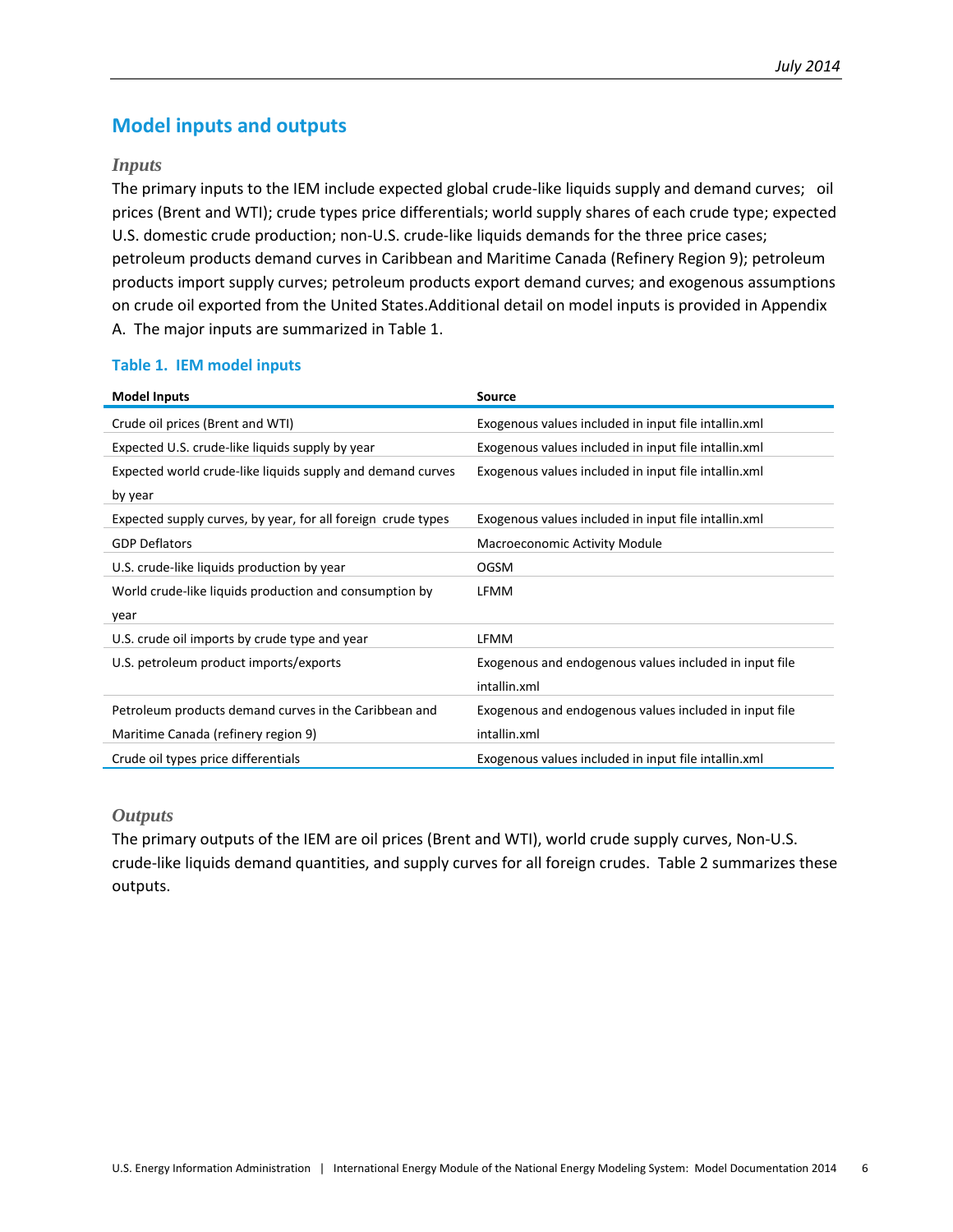#### <span id="page-11-1"></span>**Table 2. IEM model outputs**

| <b>Model Outputs</b>                                | <b>Destination</b> |
|-----------------------------------------------------|--------------------|
| Computed world oil price                            | LFMM               |
| World crude-like liquids supply and demand curves   | LFMM               |
| Supply curves, by year, for all foreign crude types | LFMM               |
| Non-U.S. crude-like liquids demands                 | LFMM               |

### <span id="page-11-0"></span>**Relationship of the International Energy Module to other NEMS modules**

The IEM uses information from other NEMS components; it also provides information to other NEMS components. The information it uses is primarily about annual U.S. and world projected production and consumption quantities of crude-like liquids. The information it provides includes world crude-like liquids supply curves, a computed oil price, U.S. imports supply curves of petroleum products, and U.S. exports demand curves of petroleum products. It should be noted, however, that the present focus of the IEM is on the international oil market. Any interactions between the U.S. and foreign regions in fuels other than oil (for example, coal trade) are modeled in the particular NEMS module that deals with that fuel.

For U.S. crude-like liquids production and consumption in any year of the projection period, the IEM uses production projections generated by the Oil and Gas Supply Module (OGSM) and provided through the LFMM (see Figure 3).

U.S. and world expected crude-like liquids supply and demand curves, for any year in the projection period, are exogenously provided through data included in the input file intallin.xml, as described in Appendix A, "Input Data and Variable Descriptions."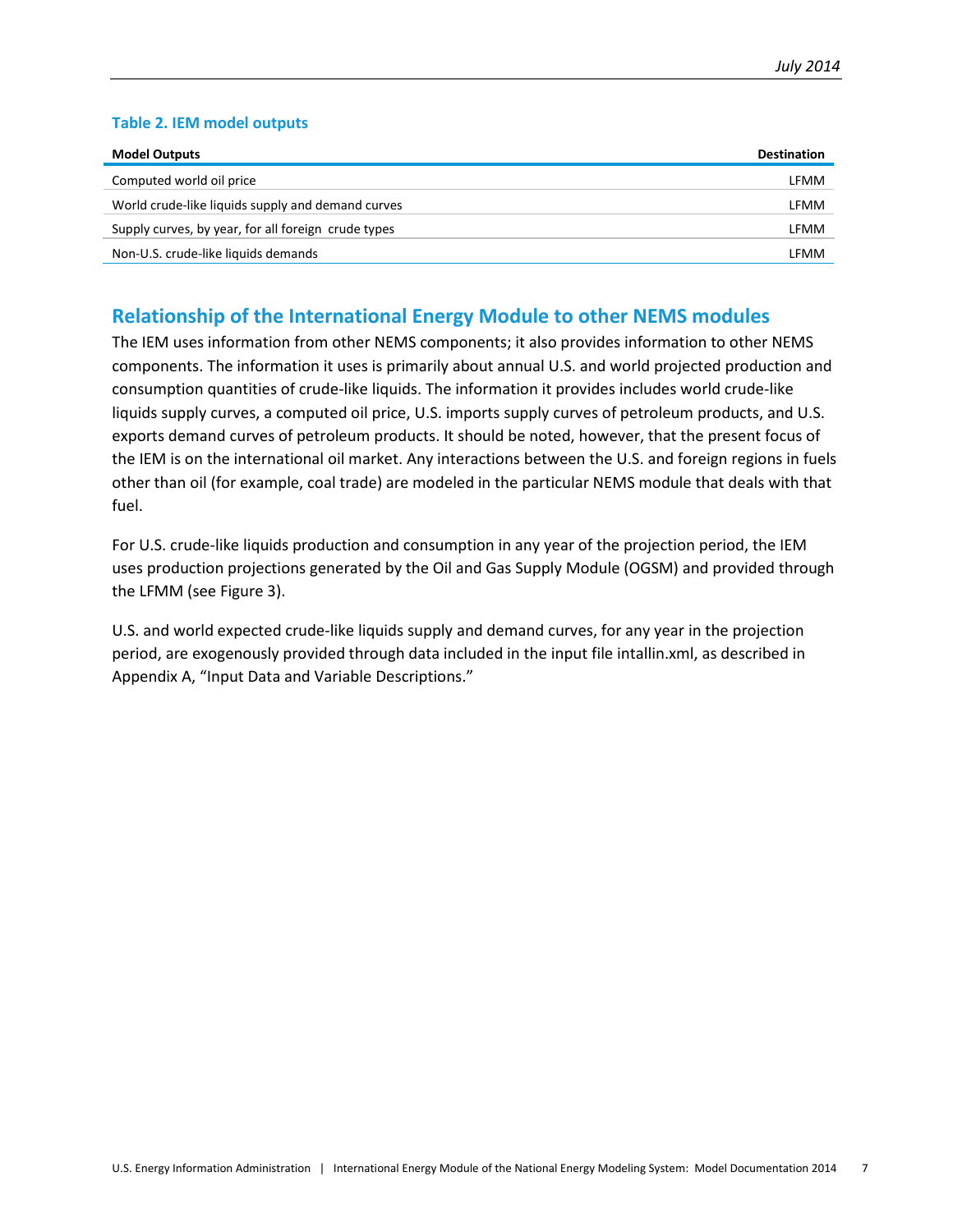<span id="page-12-0"></span>

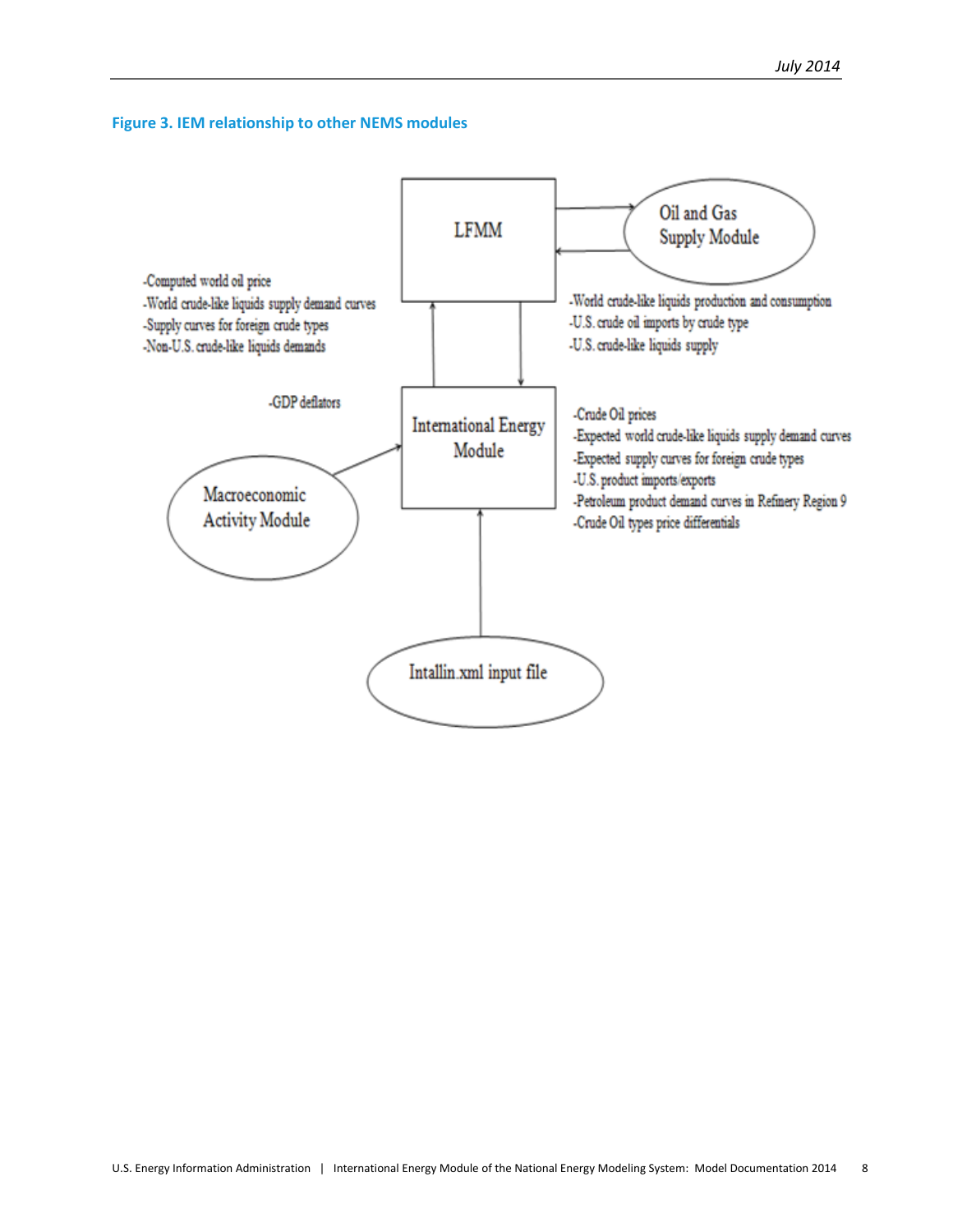# <span id="page-13-0"></span>**3. Model Rationale**

# <span id="page-13-1"></span>**Theoretical approach**

The NEMS International Energy Module is a calculation tool that uses assumptions of economic growth and expectations of future U.S. and world crude-like liquids supply and demand, by year, to model the interaction of U.S. and international oil markets. The IEM employs an equilibrium algorithm to calculate the oil price. Based on U.S. crude-like liquids production and consumption and other input data, the IEM computes a new oil price.

## <span id="page-13-2"></span>**Fundamental assumptions**

For the *AEO2014*, the IEM begins with basic assumptions about the liquids demand and supply curves for the United States and the world, based upon the results published in the AEO2012 and the International Energy Outlook 2013. Appendix A contains a full sample of the IEM input data assumptions. The following data series are input into the IEM for each year between 2008 and 2040:

- 1. Global Total Crude-Like Liquids Supply Curves
- 2. Global Total Crude-Like Liquids Demand Curves
- 3. Imported crude oil types price differentials
- 4. Import/Export curves of petroleum products in the United States
- 5. World Supply and Demand, Including Conventional and Unconventional Liquids

For each year of the projection period (2008 through 2040), all supply and demand curves are expressed as functions:

$$
Q = \alpha P^{\epsilon}
$$

where P is the price, Q is the quantity, ε is the elasticity (assumed to be constant for each curve, but whose values may vary from year to year), and  $\alpha$  is a constant that is determined by the coordinates of a point on the curve. All values for quantities are expressed in units of one thousand barrels per day, and prices are expressed in real 2011 dollars per barrel.

#### **Global total crude-like liquids supply curves**

These curves are built exogenously with data from the Oil and Gas Supply Module, Generate World Oil Balances (GWOB) $<sup>1</sup>$  $<sup>1</sup>$  $<sup>1</sup>$ , and previous runs of NEMS. For these supply curves, the value of the elasticities in</sup> each year between 2008 and 2040 is assumed to be 0.25.

<span id="page-13-3"></span> $1$  GWOB is a spreadsheet-based application used to create a "bottom up" projection of world liquids supply—based on current production capacity, planned future additions to capacity, resource data, geopolitical constraints, and prices—and is used to generate conventional crude oil production cases. The scenarios (oil price cases) are developed through an iterative process of examining demand levels at given prices and considering the price and income sensitivity on both the demand and supply sides of the equation. Projections of conventional liquids production for 2010 through 2015 are based on analysis of investment and development trends around the globe. Data from EIA's Short-Term Energy Outlook are integrated to ensure consistency between short- and long-term modeling efforts. Projections of unconventional liquids production are based on exogenous analysis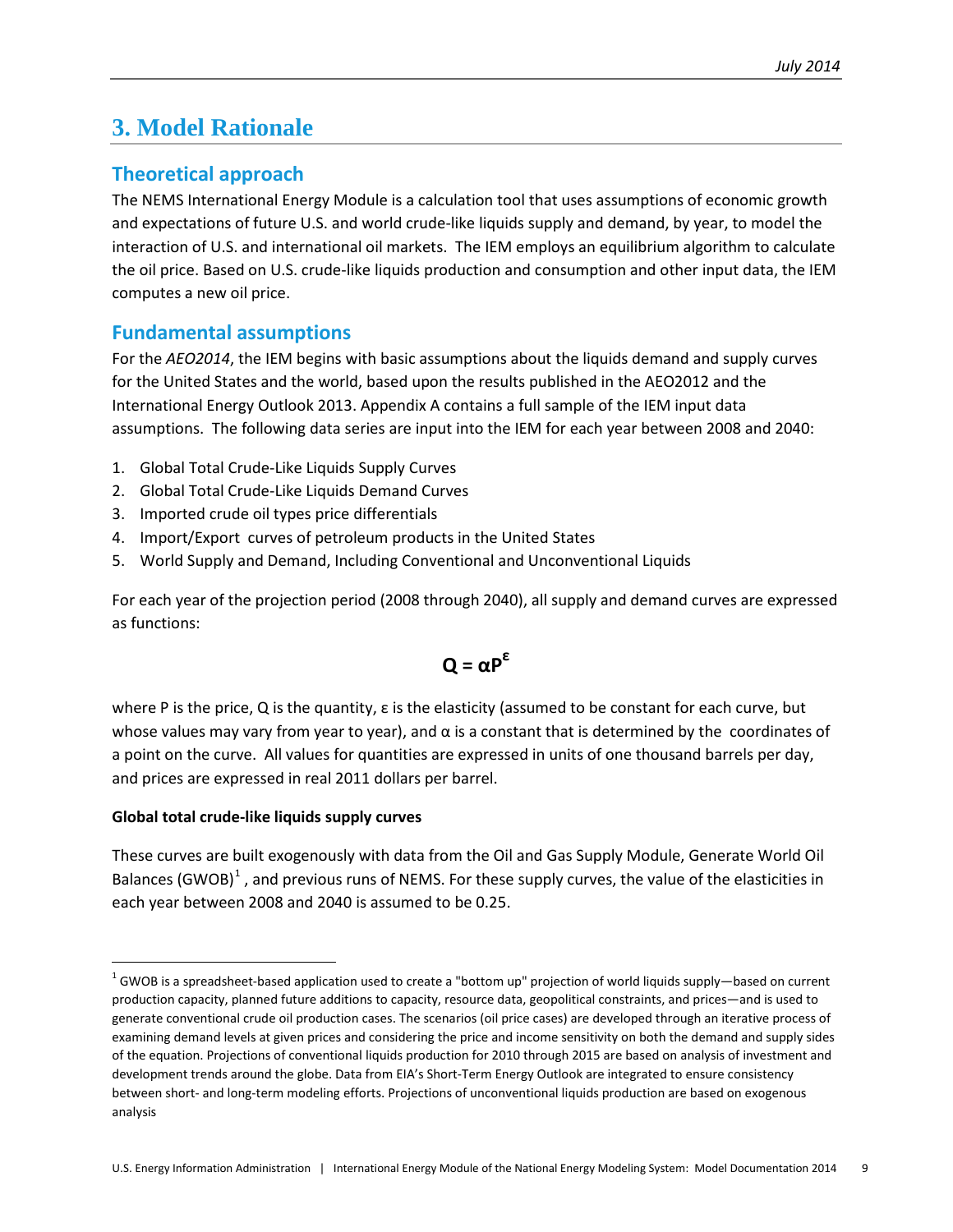#### **Global total crude-like liquids demand curves and U.S. total crude-like liquids demand curves**

For each year of period 2008 to 2040, these curves are constructed in the same format as the supply curves:

$$
Q = \alpha P^{\epsilon}
$$

where P is the price, Q is the quantity, ε is the elasticity assumed to be constant for each curve (but which can vary from year to year), and  $\alpha$  is a constant that can be determined by the coordinates of a point on the curve. Values for **P**, the expected world oil prices, are provided by assumption. Values for **Q** are assumed based upon previous NEMS and GWOB model runs.

**Demand elasticities** (ε) are calculated on an annual basis from 2008 through 2040 using past projections of prices and world liquids supply and demand from the *AEO2012*. For each year of the projection period, elasticities are computed using an optimization algorithm.

That is, using results from the AEO2012 as follows (see Figure 4):

- P1 Oil price in Reference case scenario
- Q1 Global total crude-like liquids demand in Reference case scenario
- P2 Oil price in High Oil Price case scenario
- Q2 Global total crude-like liquids demand in High Oil Price case scenario
- P3 Oil price in Low Oil Price Case Scenario
- Q3 Global total crude-like liquids demand in Low Oil Price case scenario

Points A (Q1, P1), B (Q2, P2), C (Q3, P3) are plotted as is shown in Figure 4, as are points U (Q4, P2) and V (Q5, P3). Curve BAC is then approximated using isoelastic curve UAV in such a way that the sum of the lengths of segments BU and VC has a minimum value.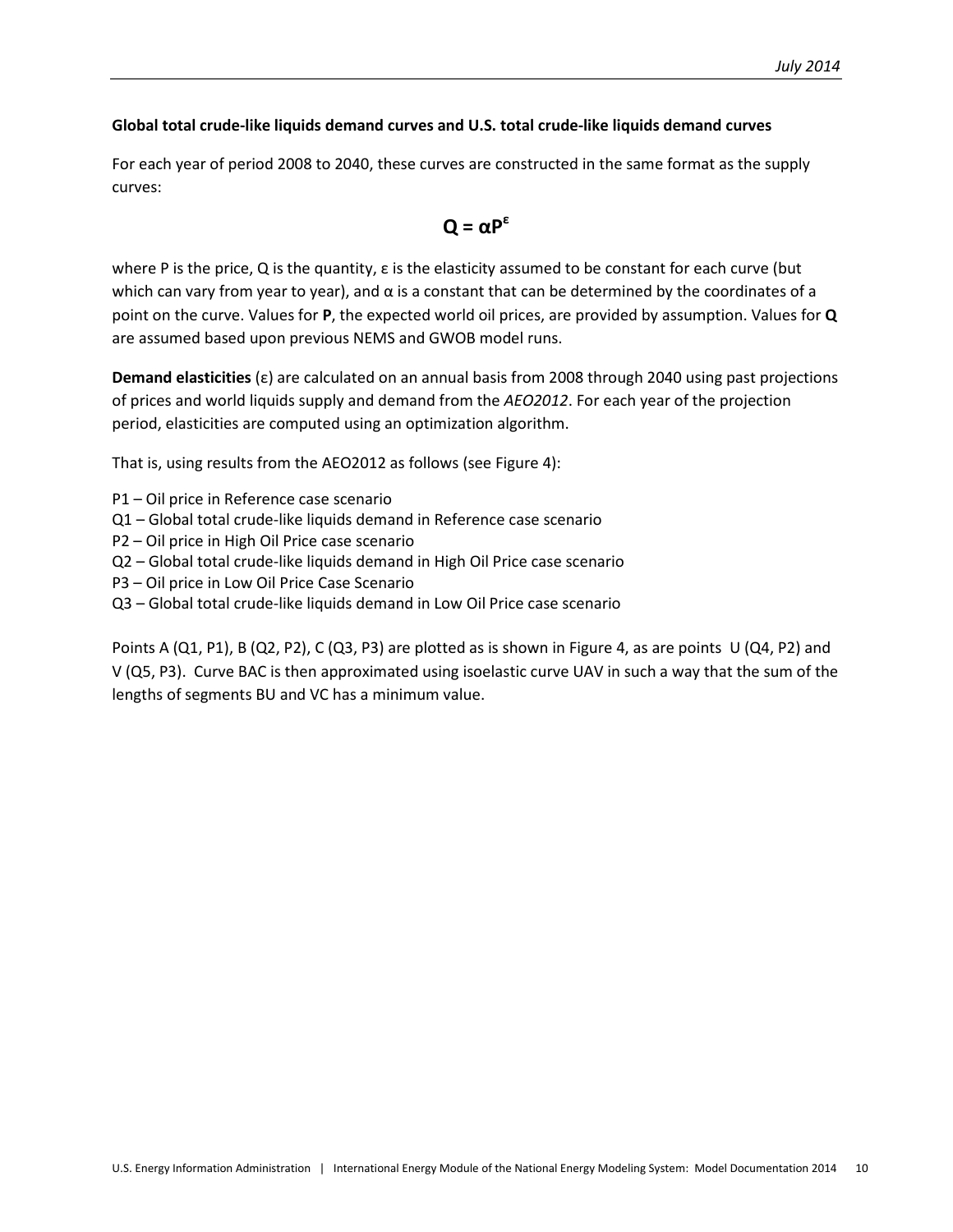

<span id="page-15-0"></span>

Find  $\epsilon$  < 0 such that the sum of lengths of segments BU and VC has a minimum value and so that:

Min 
$$
\varepsilon
$$
 < 0 F (ε) or Min  $\varepsilon$  < 0 (abs |Q2 - Q1 (P2/P1)<sup>ε</sup>| + abs |Q3 - Q1 (P3/P1)<sup>ε</sup>|)

This optimization problem can be solved using a wide range of tools. Thus, the value of this minimum can be found and, more importantly, the value of ε for which the minimum value of function F is achieved can also be found. In 2008 year case,  $\varepsilon$  = -0.11.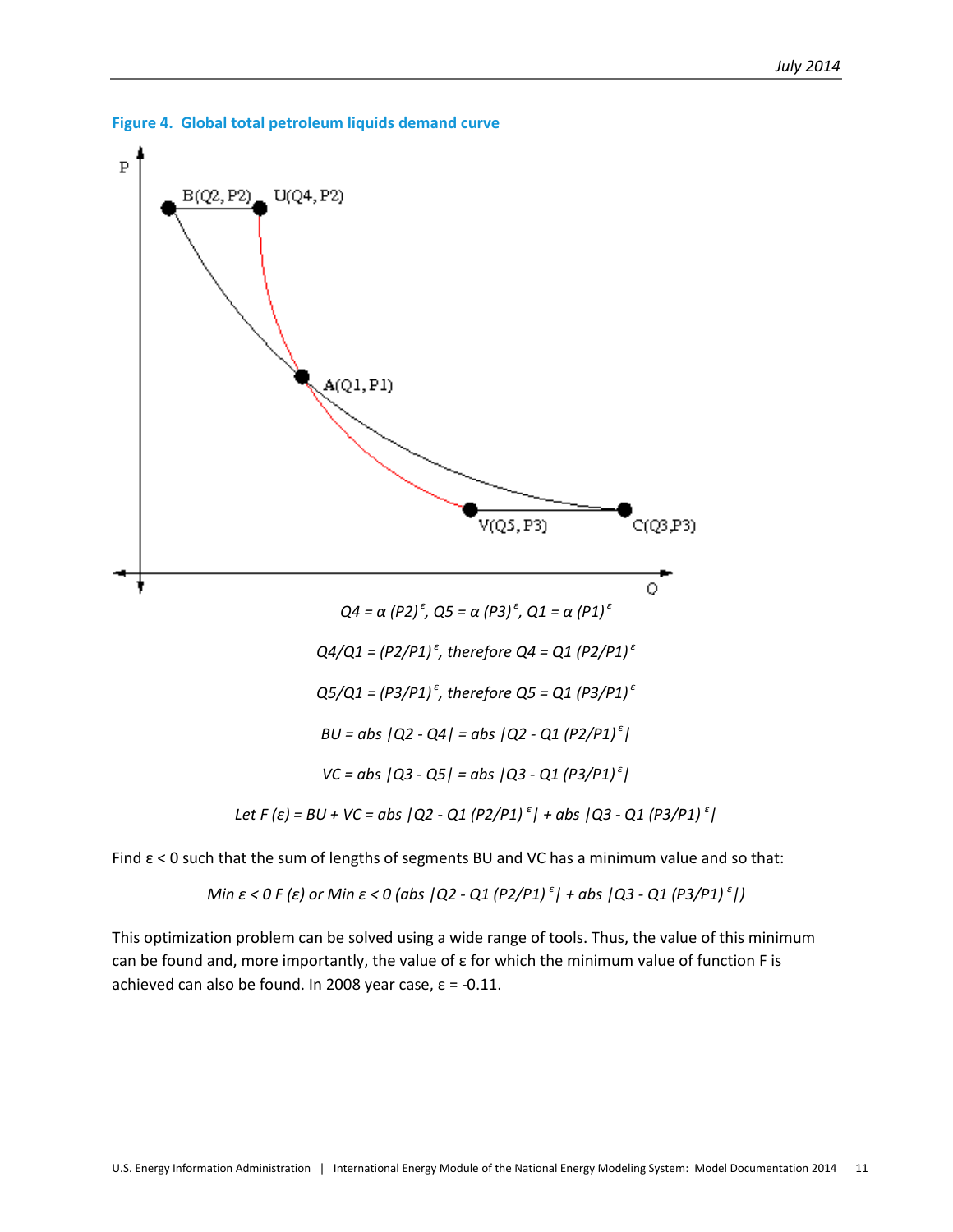#### *Import crude oil types price differentials*

Characteristics of all NEMS crude types are illustrated in Figure 2.

Light sweet (BRENT) crude price path, over the projection period (2012-2040), is an exogenous assumption in NEMS. Based on analyst judgment, historical price correlation between BRENT and heavy sour crudes (MAYA), and historical price differentials, IEM makes an exogenous assumption for the price path of heavy sour crude type over the projection period.

For any year in the projection period, the projected price path for all other crude types will be a function of BRENT crude price and heavy sour crude price.

Following is a description of the algorithm used to compute medium sour crude type price path over the projection period. Figure 5 is an illustration of this process:

- P1 BRENT price in 2020
- P2 Heavy Sour price in 2020
- For each year define following ratio:

$$
r = AB / AC = (P2-P) / (P1-P)
$$
 (a)

equivalent with

$$
P = (P2 - r^*P1) / (1 - r)
$$
 (b)

- Historical values for ratio r average -1.10
- Average value for ratio r is used for each year of the projection period

In a similar way, average values for ratio r are computed for other crude types. List below shows these values for ratio r for other crude types.

| Crude type         | r-Historical Values |
|--------------------|---------------------|
| Light Sour         | $-6.00$             |
| Medium M Sour      | $-2.00$             |
| Medium Soar        | $-1.10$             |
| <b>Heavy Sweet</b> | $-0.40$             |
| California         | 0.12                |
| Syncrude           | $-3.50$             |
| Dibit/Synbit       | 0.20                |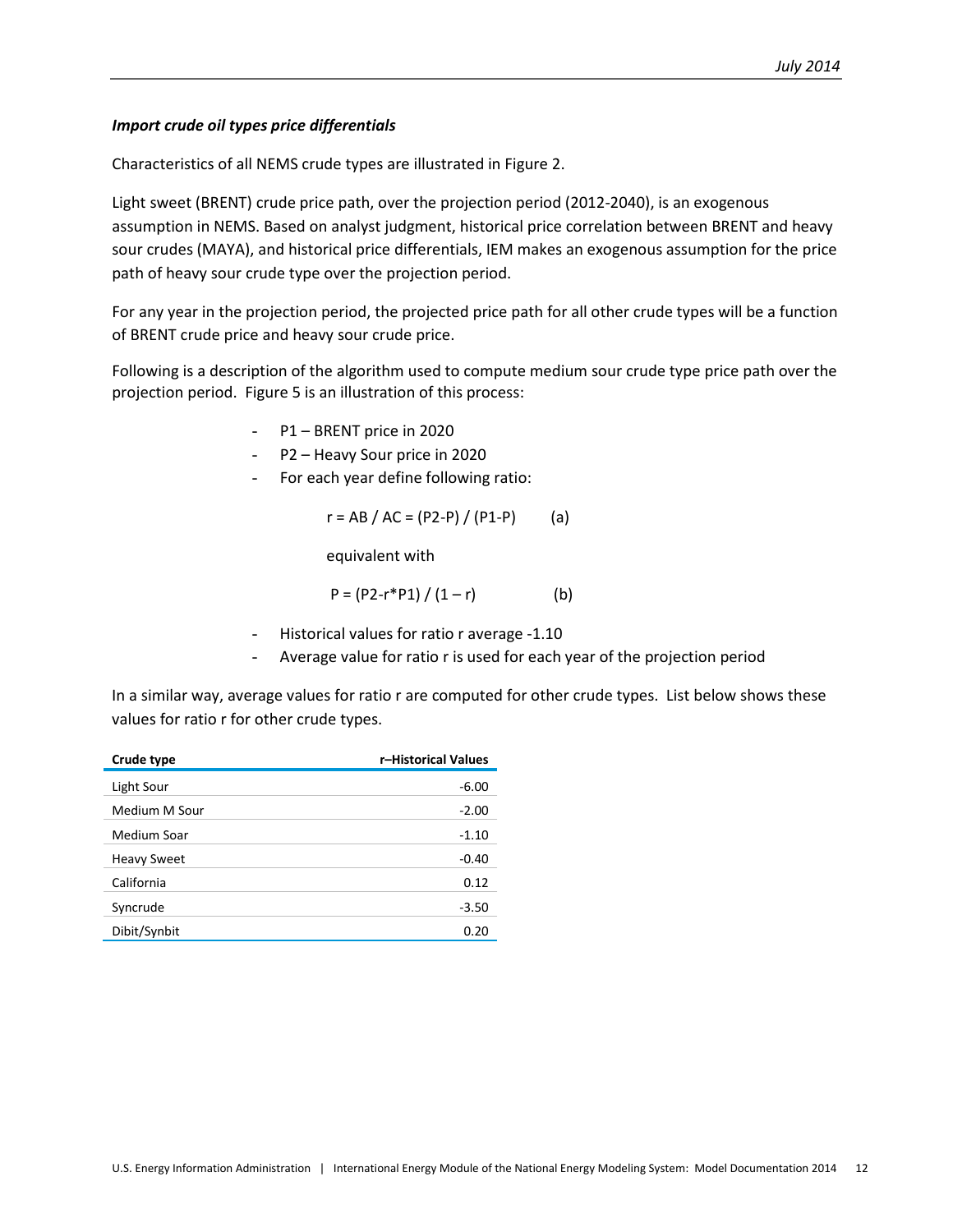#### <span id="page-17-0"></span>**Figure 5. Medium Sour crude price**



I*mports/Exports of petroleum products in the United States*

The list of petroleum products modeled in IEM and LFMM is available in Table 1, Appendix A. International Energy Module and LFMM approach to petroleum product imports and exports has three parts:

1. First, the Caribbean and Maritime Canada are included as a separate refinery region. In most ways this refinery region will be treated like the domestic refinery regions, except that product flows from this region to domestic markets will be reported as product imports. For each petroleum product and for each year of the projected period, IEM builds isoelastic demand curves: **Q = αP<sup>ε</sup>**

where P is the price, Q is the quantity, ε is the elasticity assumed to be constant for each curve (but which can vary from year to year), and  $\alpha$  is a constant that can be determined by the coordinates of a point on the curve.

2. Second, IEM builds, for each year of projected period, a supply curve for European gasoline available for import in the United States. The reason for treating European gasoline imports separately from other product imports and exports is that historically these imports are a significant source of gasoline supply on the U.S. East Coast.

As above, these supply curves will be isoelastic:

```
Q = \alpha P^{\epsilon}
```
where P is the price, Q is the quantity,  $\varepsilon$  is the elasticity assumed to be constant for each curve (but which can vary from year to year), and  $\alpha$  is a constant that can be determined by the coordinates of a point on the curve.

3. Third, the remaining product imports and exports values are represented as a projected set of fixed requirements for each year of the projected period.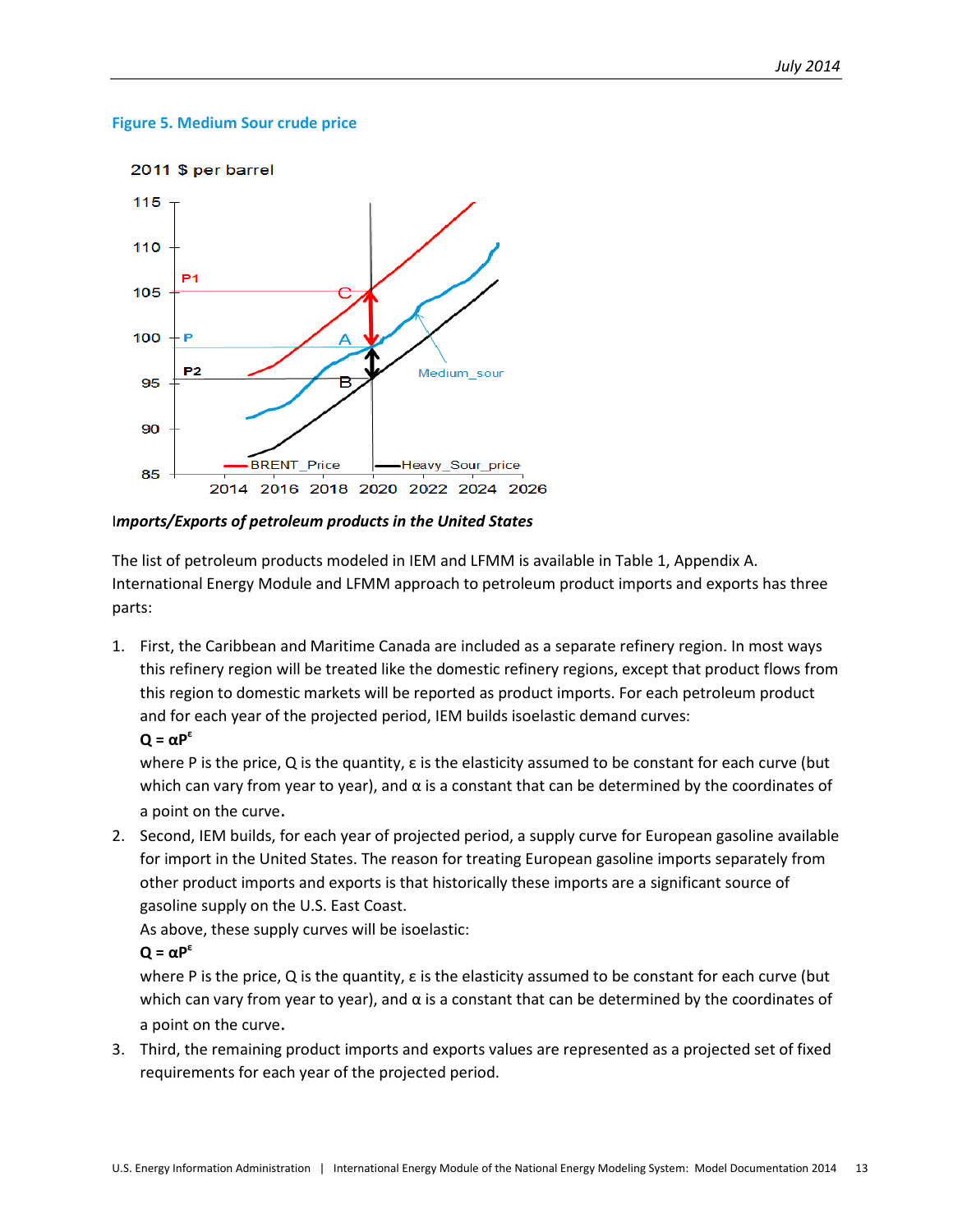All quantities are represented in thousands barrels per day and all input prices are in 2011 dollars.

In order for data to be "linear programming ready" (LP ready), all isoelastic supply curves are approximated by incremental step curves. This means that step one is the quantity available at the specified price, step two is the incremental amount available at the next higher price, etc. All IEM supply curves have 14 incremental steps. Prices considered on each of these steps are computed based on the initial value P (price) of the specified isoelastic supply curve and on the following breakpoints of P: 20%, 60%, 80%, 90%, 95%, 97%, 98.5%, 101.5%, 103%, 105%, 110%, 120%, 140%, and 180%.

#### *World Supply and Demand, Including Conventional and Unconventional Liquids*

NEMS also provides an international petroleum supply and disposition summary table. Exogenous data used to build this report is contained in intbalance.xml input file. Each oil price case has its own version of this file. The supply portion of this report is divided into conventional and unconventional production. Appendix B lists all regions considered in this report.

Because U.S. production of conventional liquids is a dynamic value (and an output from NEMS), the OPEC Middle East region is considered the "swing producer." For this reason, the total world production reflects the corresponding value from the *International Energy Outlook 2014* for each oil price case. Likewise, because the U.S. consumption of liquids is a dynamic value (and an output from NEMS), all other world regions have been proportionally updated so that the total world liquids consumption corresponds to the values reported in the *International Energy Outlook 2014* for each oil price case.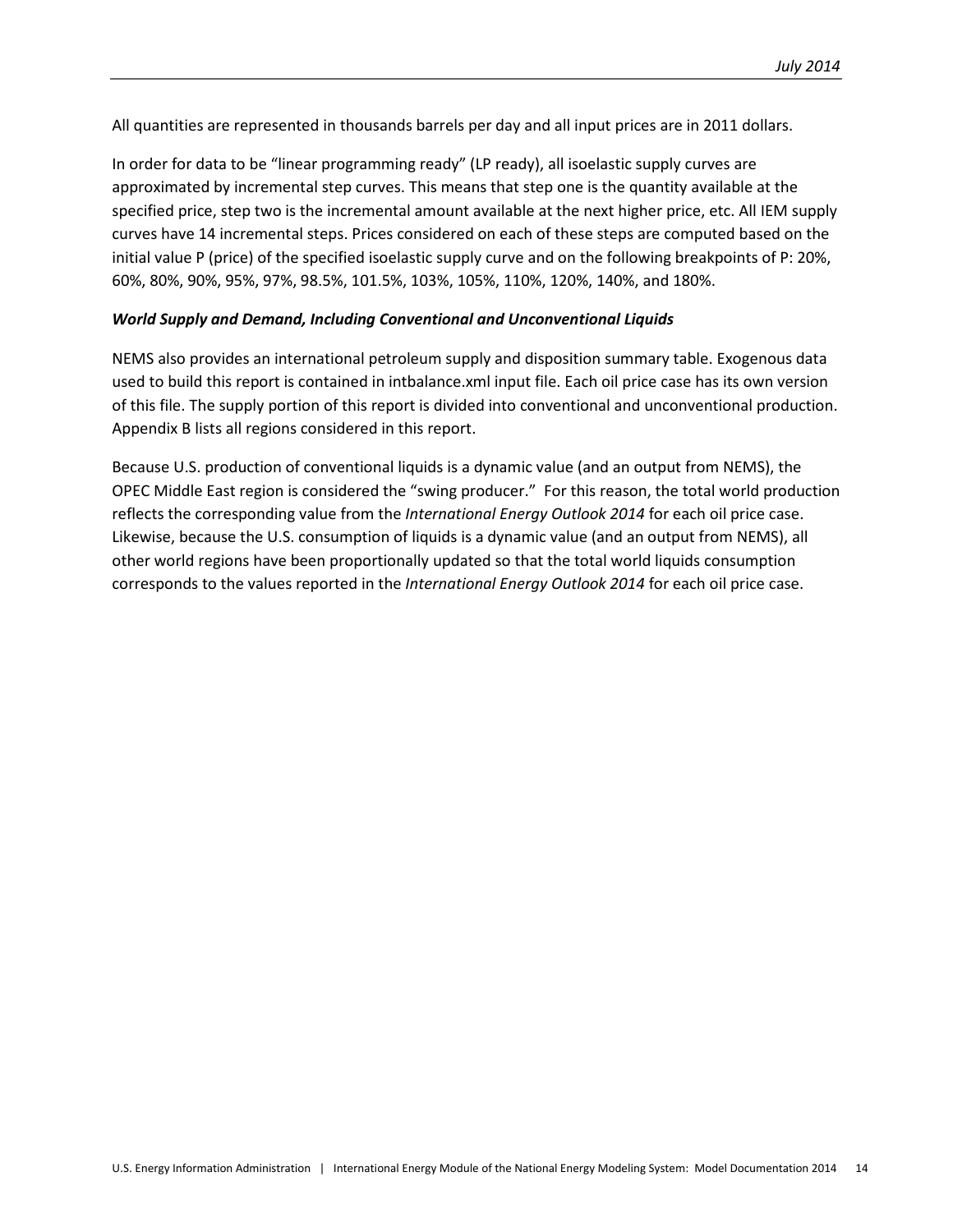# <span id="page-19-0"></span>**4. Model Structure**

### <span id="page-19-1"></span>**Structural overview**

The main purpose of the NEMS IEM is to re-estimate oil prices. It also provides a supply curve of world crude-like liquids, supply curves for each of the eight foreign imported crude types, supply curves for imported petroleum products, demand curves for exported petroleum products, petroleum products demand curves for refinery region 9 (Maritime Canada and Caribbean region, see Figure 1), and it generates a worldwide liquids supply- demand balance with regional detail. The IEM provides this data for each year of the projection period. The IEM calculates the oil prices based on differences between U.S. total crude-like consumption and production and the expected U.S. total crude-like liquids consumption and production at the current oil price. All of this must be achieved by keeping world oil markets in balance. Supply import curves are isoelastic curves, and points on the curve are adjusted as other NEMS modules (specifically the LFMM, Oil & Gas Supply Module, various end-use demand modules, and the Integrating Module) provide information about the U.S. liquids projection.

The basic structure of the main IEM routine is illustrated in Figure 6. A call from the NEMS Integrating Module to the IEM initiates importation of the supporting information needed to complete the projection calculations for world liquids markets. A substantial amount of support information for the IEM is calculated exogenously. Various techniques, including simple and logarithmic linear regressions, are used to estimate the coefficients and elasticities that are applied within the IEM. The results are saved in the intallin.xml input file, and are read into the IEM.

The main IEM routine queries the current calendar year (CURCALYR) variable to make sure it is a projection year (in the case of the *AEO2014*, greater than or equal to 2012). If it is a projection year, the World\_Compute\_New subroutine is executed. LFMM\_World\_Data\_In subroutine imports data for world crude-like liquids supply and demand curves, supply curves for each of the eight foreign-imported crude types, U.S. projections of petroleum liquids production, as well as data on petroleum products imported/exported in the United States from the intallin.xml input file. Next, OMS\_Dat\_In subroutine is executed to import global and U.S. projections of liquids production and consumption from the intbalance.xml input file.

Once the necessary data has been imported, the World\_LFMM\_Compute\_New subroutine is executed (Figure 6). The first step of this subroutine is to re-estimate the oil price. Next, the model builds all supply and demand curves mentioned above. The model also reads the crude imports in the United States by crude type, refinery region and year, values that are computed in LFMM. Next, to balance worldwide crude demand, this subroutine computes non-U.S. crude demands (see Appendix B for detailed description).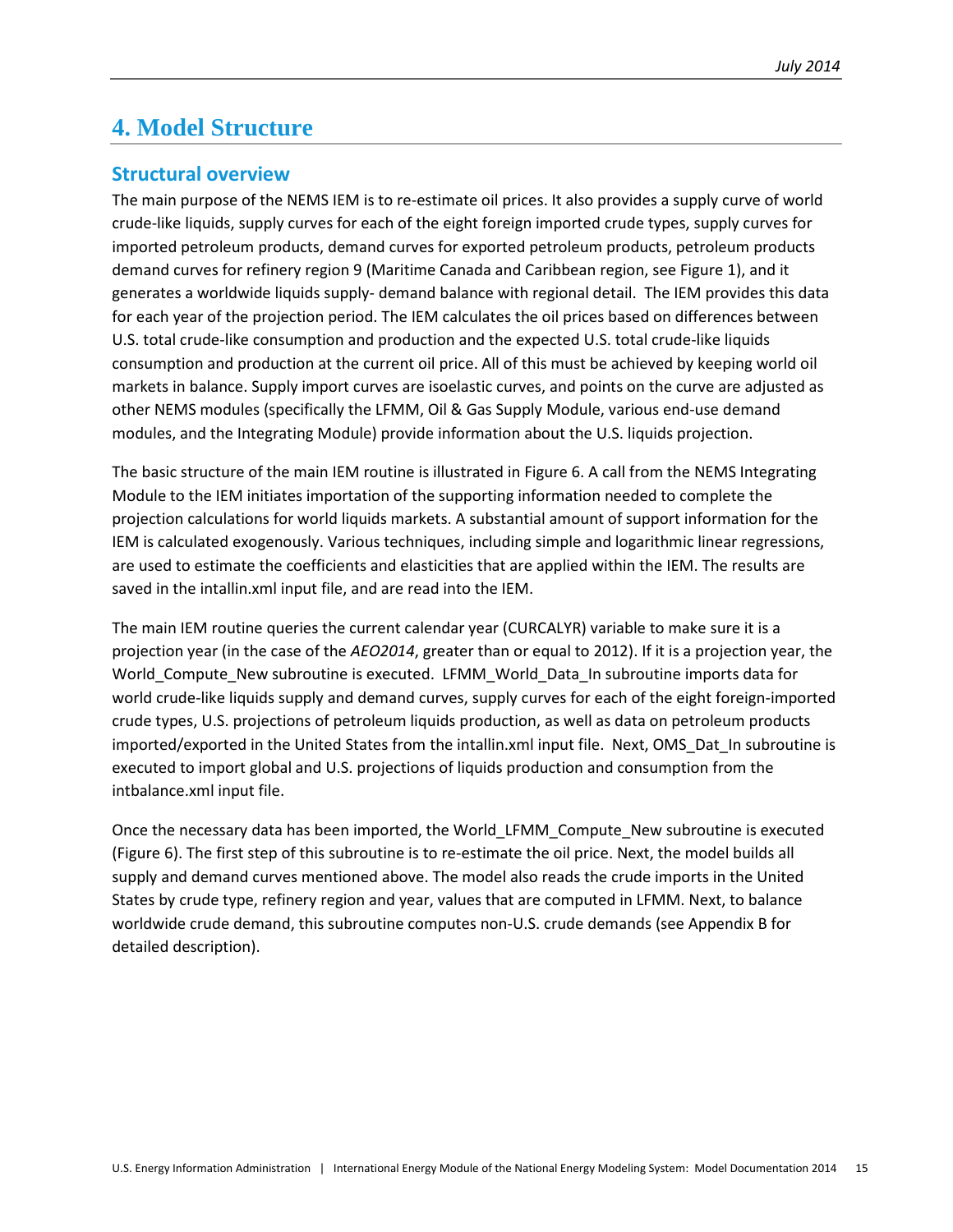<span id="page-20-0"></span>

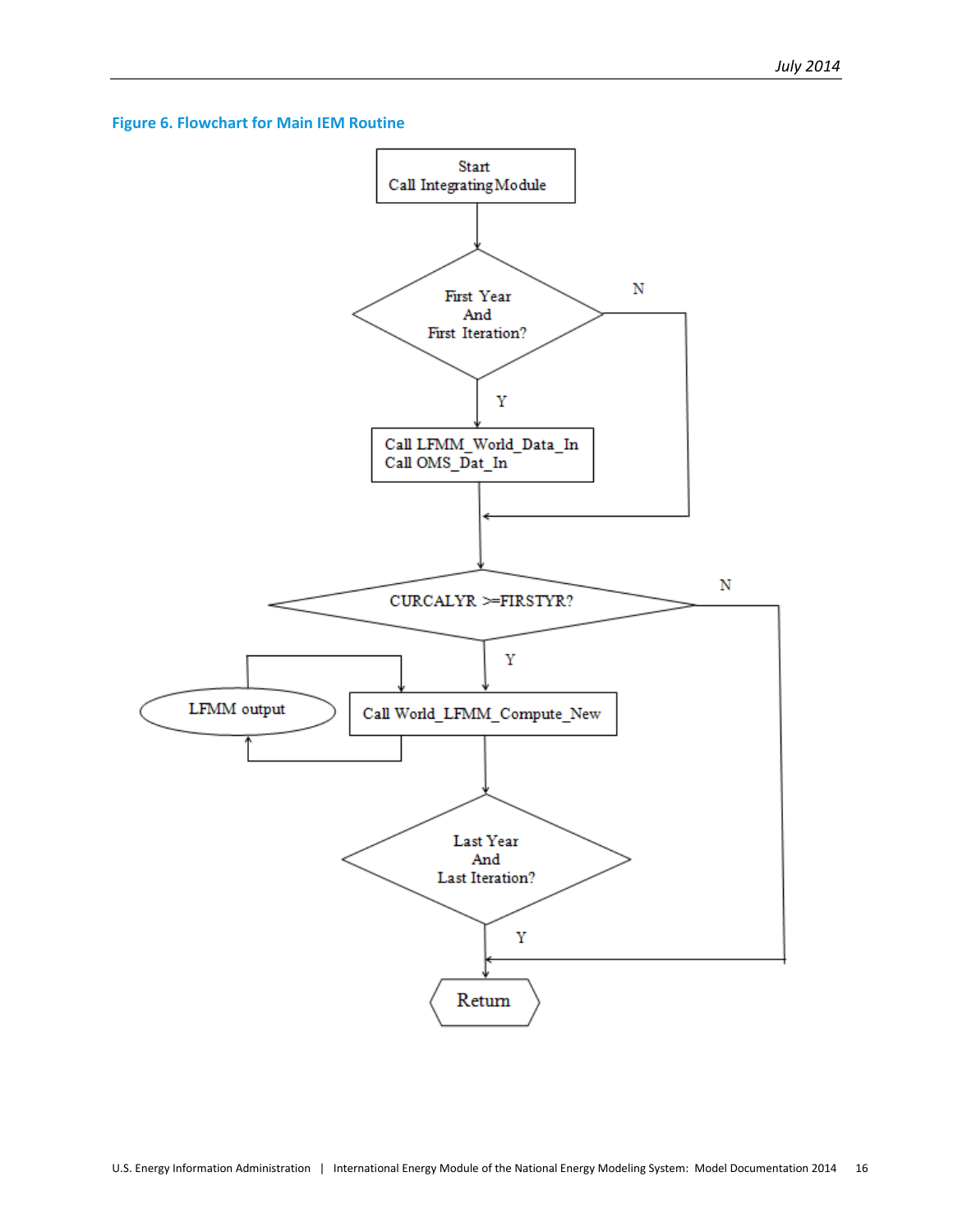### <span id="page-21-0"></span>**Key computations and equations**

This section provides detailed solution algorithms arranged by sequential subroutine as executed in the NEMS International Energy Module. General forms of the fundamental equations involved in the key computations are presented, followed by discussion of the details considered by the full forms of the equations provided in Appendix B.

<span id="page-21-1"></span>*Recalculating world oil prices and U.S. crude oil and product import supply curves* This section explains the algorithm the IEM uses to compute oil prices. The oil price, it is important to note, is assumed to be the price of imported low sulfur light crude (BRENT).

All computations performed in the IEM start with year 2011. The IEM reads the input files (intallin.xml, intbalance.xml), and all data and assumptions described in the Model Assumptions section of this report are stored and ready to be accessed for future computations. A visual representation of the algorithm is presented in Figure 7.



<span id="page-21-2"></span>

For each year of the forecasted period, the IEM uses the following methodology to compute the oil price. Let C1 and C2 be the expected world supply and demand curves of petroleum products. These curves are built according to the rules explained in the previous section – Structural Overview.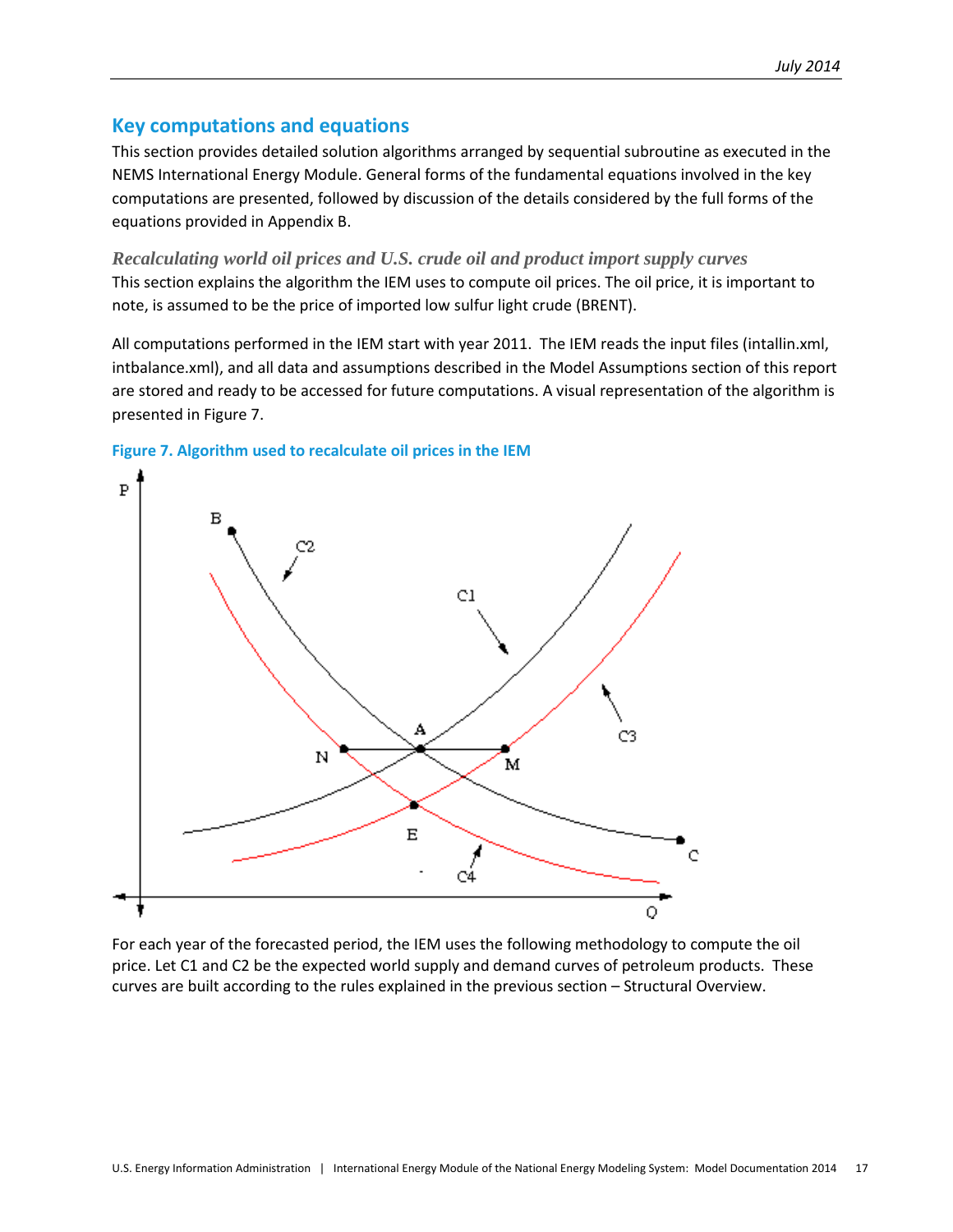Let  $(P_0, Q_0)$  be the coordinates of equilibrium point A, based on the expected supply and demand curves C1 and C2.

Under a specific scenario, the change in the world petroleum products demand will be determined by the difference ΔQd between U.S. petroleum products consumption (from the LFMM) and expected petroleum products demand  $Q_0$  at the current crude price  $P_0$ . Point N is the translation of point A along horizontal axis with vector value of ΔQd. Therefore, coordinates of point N are: (P<sub>0</sub>, Q<sub>0</sub> + ΔQd). The new demand curve for world petroleum products will be the curve C4 that passes through point N. It is isoelastic, with same elasticity as the initial demand curve C2.

Observation: The new demand curve C4 is not the translation of initial demand curve C2.

In a similar way, under a specific scenario, the change in the world petroleum products supply will be determined by the difference ΔQs between U.S. petroleum products production (from the LFMM) and expected petroleum products supply  $Q_0$  at the current WOP  $P_0$ . Point M is the translation of point A along horizontal axis with vector value of  $\Delta Qs$ . Therefore, coordinates of point M are: (P<sub>0</sub>, Q<sub>0</sub> +  $\Delta Qs$ ). The new supply curve for world petroleum products will be the curve C3 that passes through point M. It is isoelastic, with same elasticity as the initial supply curve C1.

Observation: The new supply curve C3 is not the translation of initial demand curve C1.

New equilibrium point E, at the intersection of the new supply and demand curves, will have coordinates ( $P^*$ ,  $Q^*$ ), where  $P^*$  is the new WOP and  $Q^*$  is the new total petroleum liquids quantity corresponding to point E.

The following method is used to compute  $P^*$  and  $Q^*$ .

 $\epsilon_{s}$  and  $\epsilon_{d}$  will be the symbols used for supply and demand elasticities of expected supply and demand curves.

$$
Q_0 + \Delta Q_S = \alpha \left(\rho_0\right) * * \varepsilon_S
$$
  

$$
Q^* = \alpha \left(\rho^*\right) * * \varepsilon_S
$$

Therefore 
$$
Q^* = (Q_0 + \Delta Q_s) (P^*/P_0)^{**} \mathcal{E}_s
$$
 (i)

$$
Q_0 + \Delta Q d = \mathcal{B} (P_0) * * \varepsilon_d
$$
  

$$
Q^* = \mathcal{B} (P^*) * * \varepsilon_d
$$

Therefore 
$$
Q^* = (Q_0 + \Delta Qd) (P^*/P_0)^{**} \varepsilon_d
$$
 (ii)

From relations (i) and (ii) we conclude that

$$
(Q_0 + \Delta Qd) / (Q_0 + \Delta Qs) = (P^* / P_0)^{**} (\mathcal{E}_s - \mathcal{E}_d)
$$
 (iii)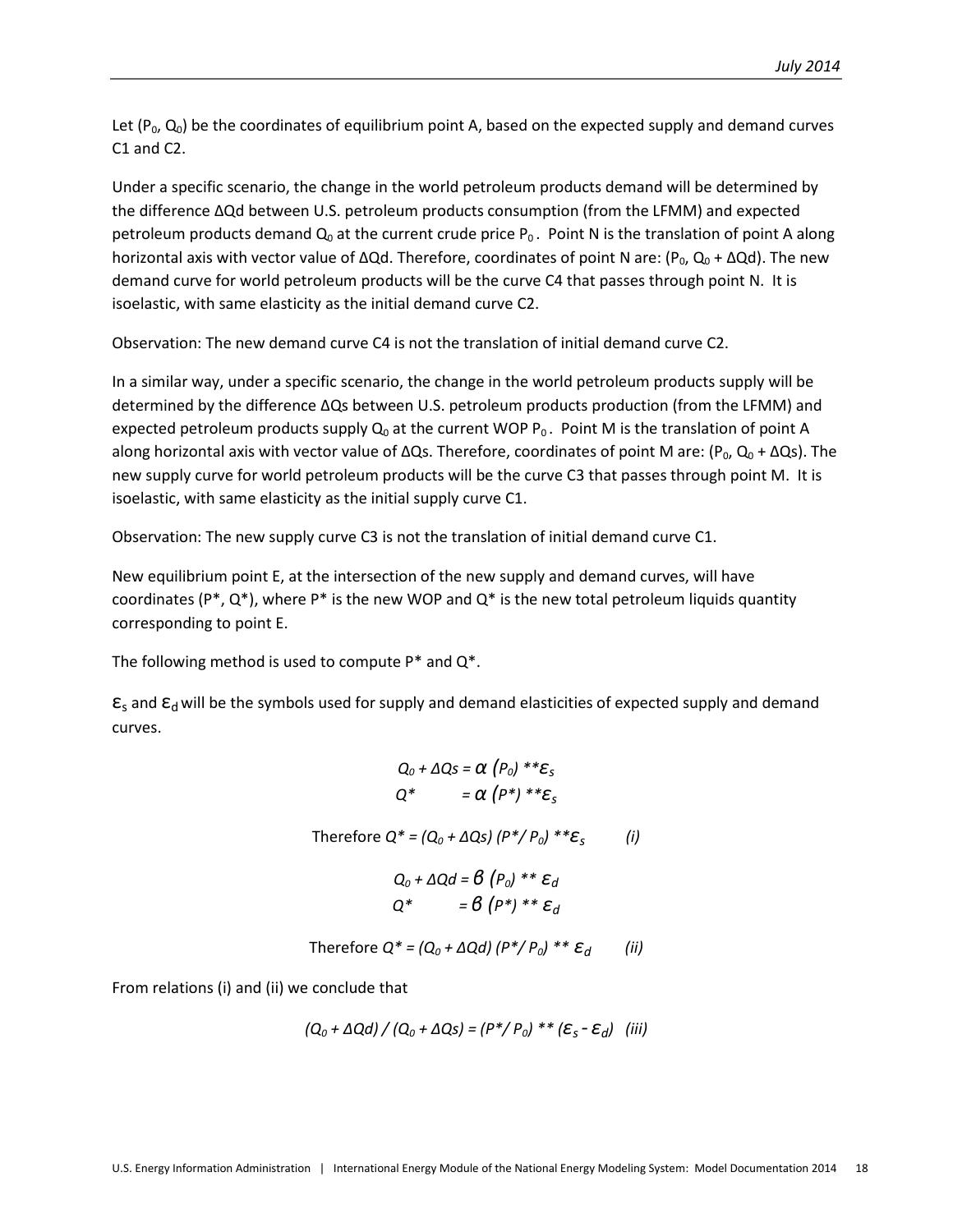Relation (iii) is an equation that must be solved for P\*. Its solution is given by the following expression:

$$
P^* = P_0 e^{**} \left( \ln \left( \left( Q_0 + \Delta Q_S \right) / \left( Q_0 + \Delta Q_d \right) \right) / \left( \mathcal{E}_d - \mathcal{E}_s \right) \right)
$$

Also,

$$
Q^* = (Q_0 + \Delta Qs) (P^*/P_0)^{**} \mathcal{E}_s
$$

These computations are performed for each year from 2011 through 2040, until the convergence test is met.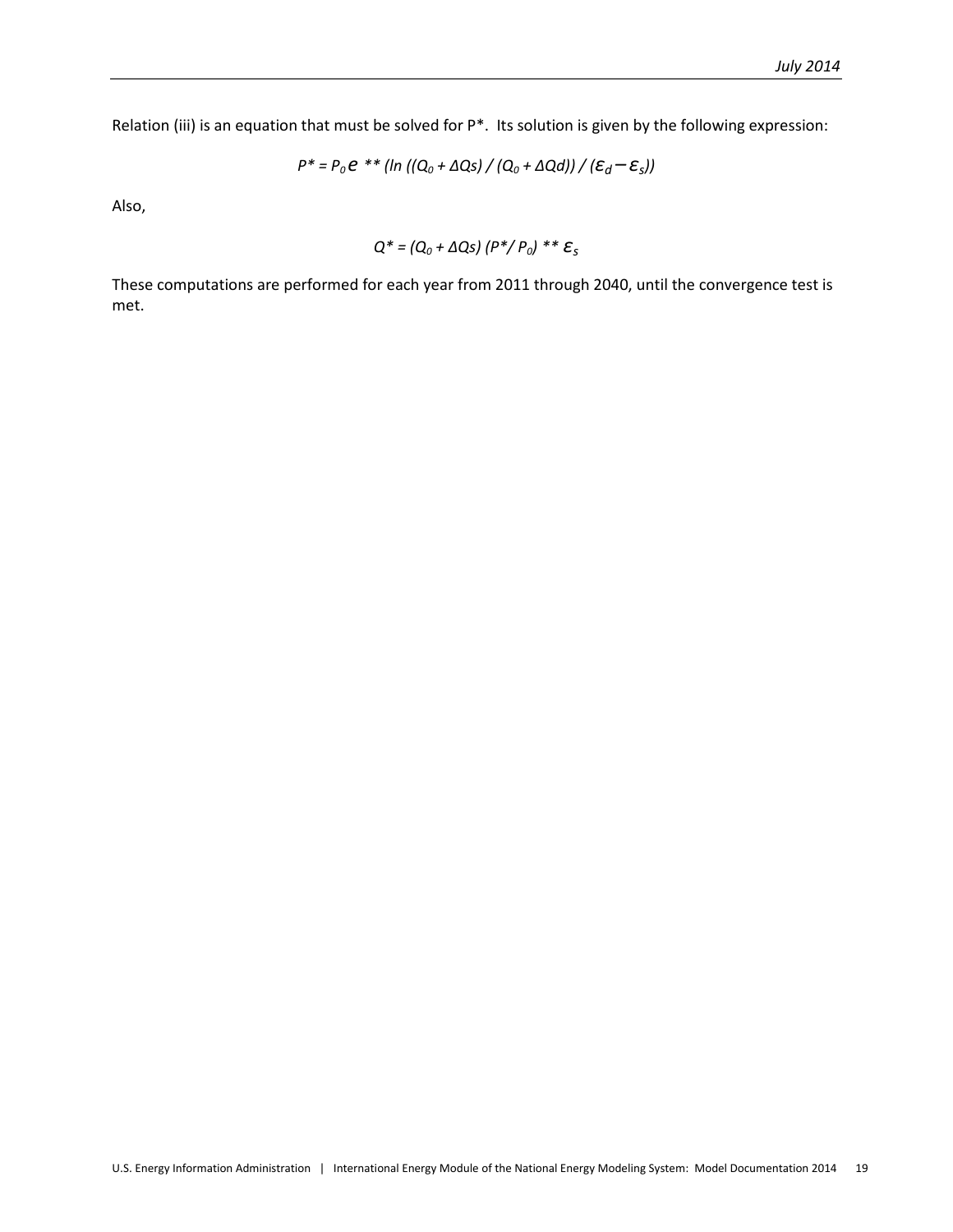# <span id="page-24-0"></span>**Appendix A. Input Data and Variable Descriptions**

The following variables represent data input from intallin.xml file.

#### **Classification: Input variable**

#### **Worksheet: Total\_Crude**

| Initial global crude liquids supply curve |
|-------------------------------------------|
| Initial BRENT price path                  |
| Initial global crude supply               |
| Supply curves elasticity                  |
| Demand curves elasticity                  |
| Heavy Sour crude type price               |
| Heavy Sour/BRENT price ratio              |
| Supply and demand curves breakpoints      |
|                                           |

#### *Worksheet: Crude\_Supply\_Inc\_Domestic*

*Q\_Domestic\_Crude\_ REF(1990:1989+MNXYR):*

Expected domestic crude production

#### **Worksheet: Crude\_Supply\_Inc\_Foreign**

| Cr Type Coeff(MNCRUD,1989+MNXYR):       | Crude Type coeffici |
|-----------------------------------------|---------------------|
| Cr Type Share(MNCRUD,1989+MNXYR):       | Crude Type shares   |
| BRENT p(1989+MNXYR):                    | BRENT price path    |
| WTI p(1989+MNXYR):                      | WTI price path      |
| Q CRUDE TO CAN (MNUMPR, MNCRUD, MNXYRS) | Expected exogenou   |

 $he$  coefficients exogenous crude exports to Canada

#### **Worksheet: C\_MC\_Prod\_Demand**

| C_MC_P(MNPROD,1989+MNXYR): | Product demand curves price RefReg9 |
|----------------------------|-------------------------------------|
| C_MC_Q(MNPROD,1989+MNXYR): | Product demand curves quantity      |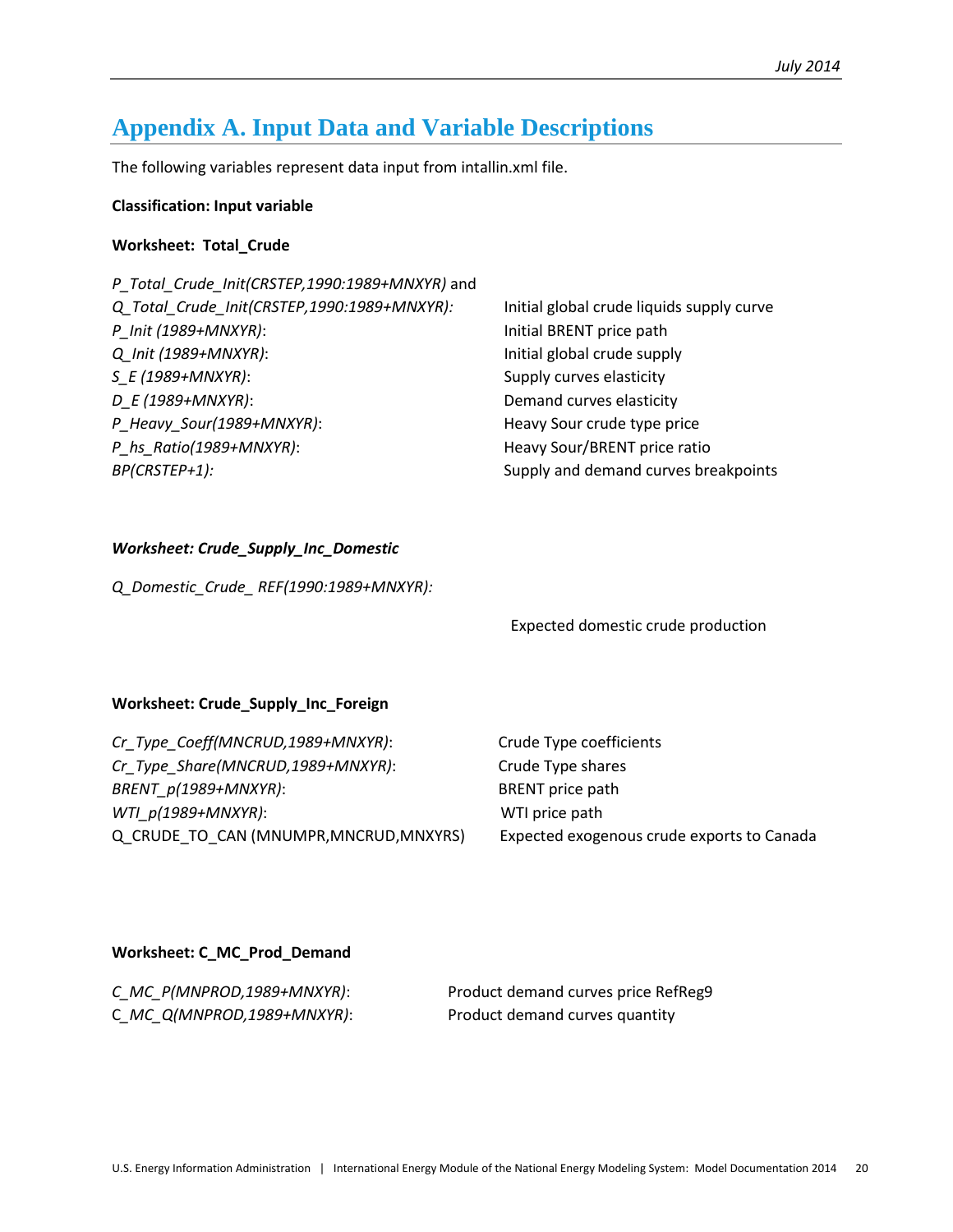#### **Worksheet: Imports\_Exports**

| Petroleum product imports quantities | IMP Q (MNPROD, 1990:1989+MNXYR) |
|--------------------------------------|---------------------------------|
| Petroleum product imports prices     | IMP P (MNPROD, 1990:1989+MNXYR) |
| Petroleum product export quantities  | EXP Q (MNPROD, 1990:1989+MNXYR) |
| Petroleum product exports prices     | EXP P (MNPROD, 1990:1989+MNXYR) |

#### **Worksheet: Price\_Cases\_Data**

*Q\_Non\_USDemand\_Base (1989+MNXYR)*: Non-U.S. crude demand for price case

#### **Classification: Calculated variable**

*P\_EQL(1989+MNXYR)*: Oil price at equilibrium *Q\_EQL(1989+MNXYR)*: Global oil demand at equilibrium S*\_Diff(1989+MNXYR)*: Change in crude supply at equilibrium D*\_Diff(1989+MNXYR)*: Change in crude demand at equilibrium *P\_Crude(MNCRUD, 1989+MNXYR)*: Foreign crude type price at equilibrium *Q\_Crude(MNCRUD, 1989+MNXYR)*: Crude type quantity at equilibrium *LFMM\_Purchase\_Foreign\_Crude(MNCRUD,1989+MNXYR)*: Crude type imports in the U.S *P\_Non\_US\_Demand((MNCRUD,11,MNXYRS):* Non-U.S. crude oil price by crude *Q\_Non\_US\_Demand((MNCRUD,11,MNXYRS):* Non-U.S. demand crude oil by crude *P\_Total\_Crude(CRSTEP,1990:MNXYRS):* Price steps for world crude-like liquids *Q\_Total\_Crude(CRSTEP,1990:MNXYRS):* Quantity steps for world crude liquids *P\_Foreignl\_Crude(MNCRUD,1,CISTEP,MNXYRS):* Price steps for foreign crude supply *Q\_Foreignl\_Crude(MNCRUD,1,CISTEP,MNXYRS):* Quantity steps for foreign crude supply *P\_NON\_US\_DEMAND(MNCRUD,1,1,MNXYRS):* Price steps for non-U.S. crude demand *Q\_NON\_US\_DEMAND(MNCRUD,1,1,MNXYRS):* Quantity steps for non-U.S. crude demand *P\_C\_MC\_DEMAND(MCSTEP,MNXYRS,MNPROD):* Price steps for region 9 petroleum product demands *Q\_C\_MC\_DEMAND(MCSTEP,MNXYRS,MNPROD):* Quantity steps for region 9 petroleum product demands

#### **Classification: Input variables from NEMS**

*GLBCRDDMD(MNUMYR)*: LFMM view of global crude demand MC\_JPGDP*(MNUMYR)*: Chained price index-GDP OGCRDPRD*(MNUMOR,MNCRUD,MNUMYR):* Crude production by region and type Q\_Crude\_Imports*(MNUMOR,MNCRUD,MNXYRS):* Crude imports by region and type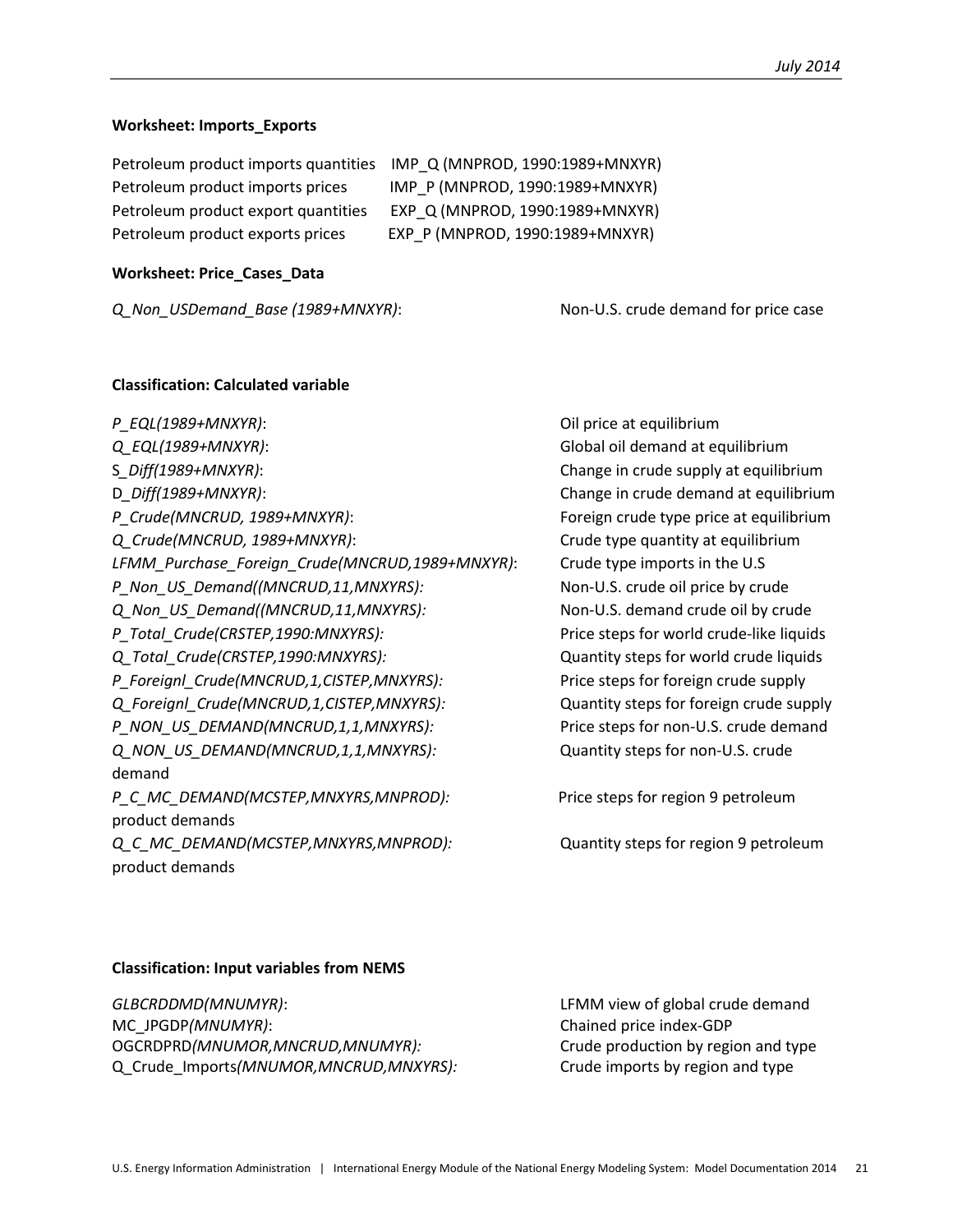| <b>INDEX</b> | <b>GROUP</b>                                   | <b>CODE</b>      |
|--------------|------------------------------------------------|------------------|
| 1            | Asphalt                                        | ASPHout          |
| 2            | <b>Aviation Gasoline</b>                       | <b>AVGout</b>    |
| 3            | <b>CARBOB</b>                                  | <b>CARBOBout</b> |
| 4            | <b>CARB DSU</b>                                | CARBDSUout       |
| 5            | <b>Conventional Gasoline</b>                   | <b>CFGout</b>    |
| 6            | Low Sulfur Distillate                          | <b>DSLout</b>    |
| 7            | <b>Ultra-Low Sulfur Distillate</b>             | <b>DSUout</b>    |
| 8            | Low Sulfur Residual Fuel                       | $RL - N6H$       |
| 9            | Lubes                                          | <b>LUBout</b>    |
| 10           | Number 2 Heating Oil                           | N2Hout           |
| 11           | High Sulfur Fuel Oil                           | N6Bout           |
| 12           | Low Sulfur Fuel Oil                            | N6lout           |
| 13           | <b>Petrochemical Feedstock</b>                 | PCFout           |
| 14           | <b>Reformulated Gasoline</b>                   | <b>RFGout</b>    |
| 15           | Conventional Blendstock for Oxygenate Blending | CBOB             |
| 16           | Reformulated Blendstock for Oxygenate Blending | <b>RBOB</b>      |
| 17           | Methanol                                       | Met              |
| 18           | Atmospheric Resid-Medium Sulfur                | AR3              |
| 19           | Virgin Gas Oil-Medium Sulfur                   | GO <sub>3</sub>  |
| 20           | Medium Naphtha-Medium Sulfur                   | MN <sub>3</sub>  |

# **Table 3. Petroleum products modeled in IEM**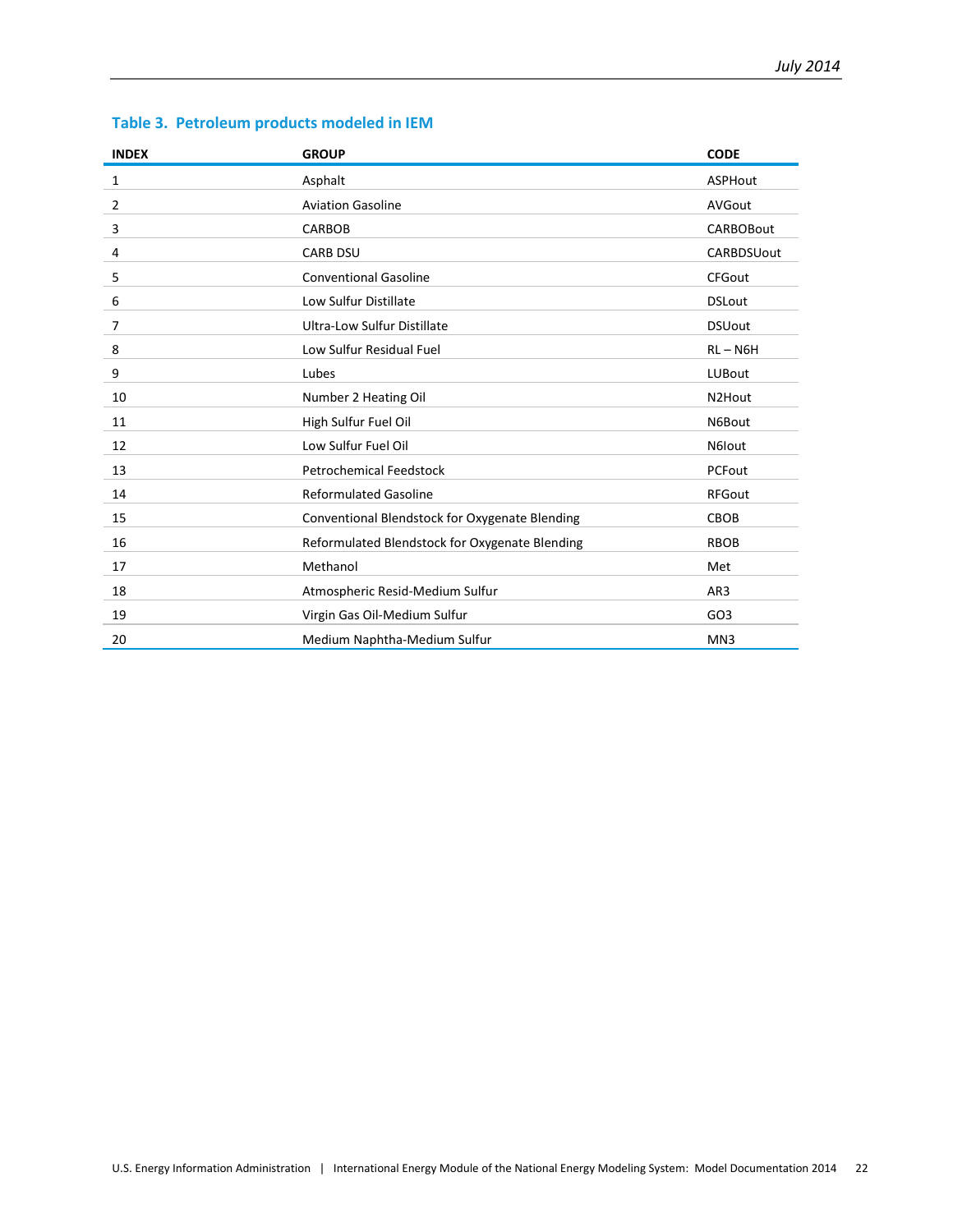# <span id="page-27-0"></span>**Appendix B. Mathematical Description**

This section provides the formulas and associated mathematical description which represent the detailed solution algorithms. The section is arranged by sequential submodule as executed in the NEMS International Energy Module.

#### **SUBROUTINE: LFMM\_World\_Data\_In**

Description: LFMM\_World\_Data\_In subroutine imports data for world crude-like liquids supply and demand curves, supply curves for each of the eight foreign imported crude types, U.S. projections of petroleum liquids production, as well as data on petroleum products imported/exported to or from the United States from the intallin.xml input file. Specifically, this subroutine reads and stores the following information from intallin.xml input file.

#### **Source: intallin.xml input file**

#### **Worksheet: Total\_Crude**

P\_Total\_Crude\_Init(CRSTEP,1990:1989+MNXYR) Q Total Crude Init(CRSTEP,1990:1989+MNXYR) Step price and quantity values for expected global crude-like liquids supply curve P\_Init (1989+MNXYR) - BRENT price path over the projection period P\_Init (1989+MNXYR) - Expected global crude-like liquids supply S E (1989+MNXYR) - Supply curves elasticity D\_E (1989+MNXYR) - Demand curves elasticity P Heavy Sour(1989+MNXYR) - Heavy Sour crude type price BP(CRSTEP+1) – Supply and demand curves breakpoints

#### **Source: intallin.xml input file**

#### **Worksheet: Crude\_Supply\_Inc\_Domestic**

Q\_Domestic\_Crude\_ REF (1990:1989+MNXYR) – Expected domestic crude production by year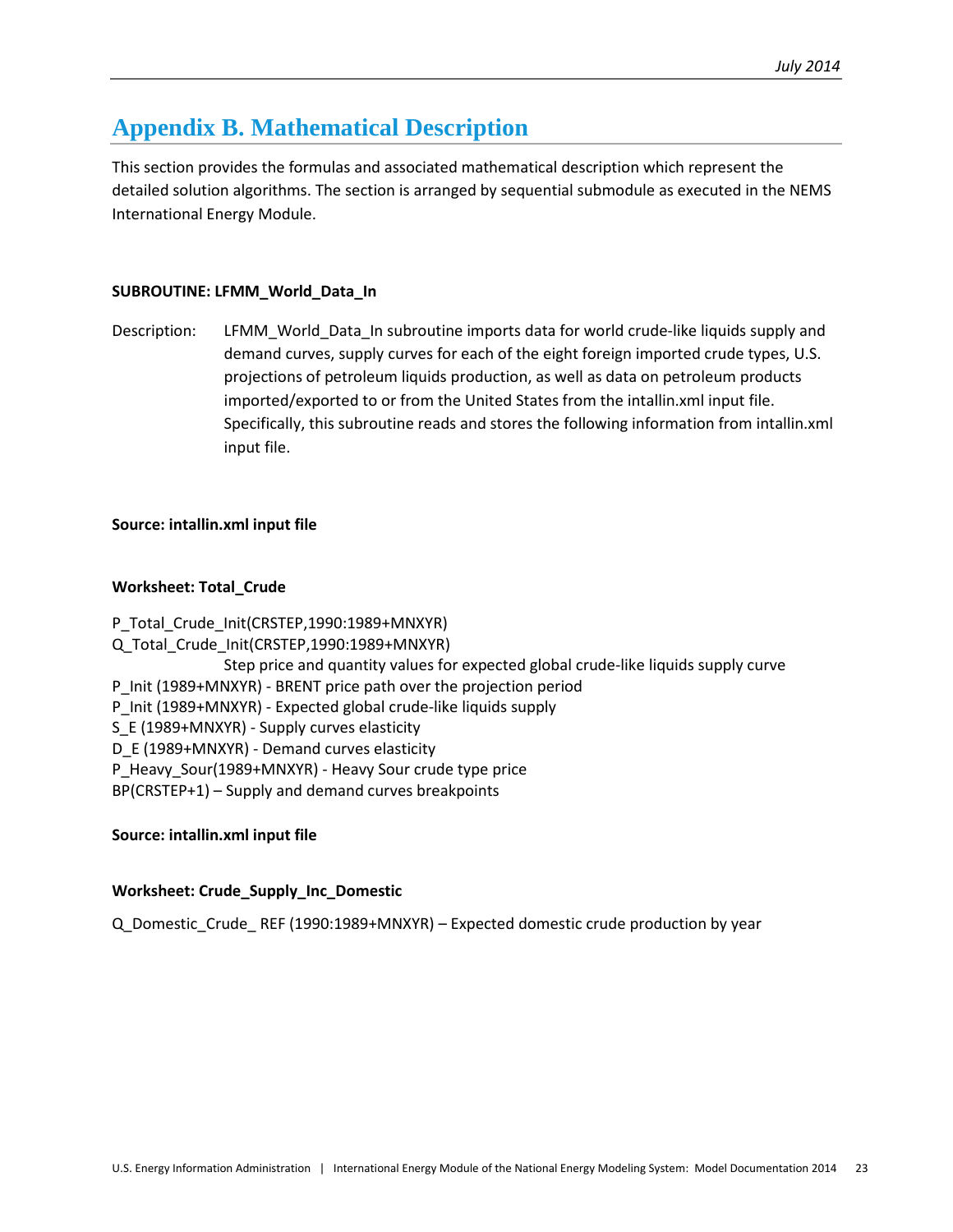#### **Source: intallin.xml input file**

**Worksheet: Crude\_Supply\_Inc\_Foreign** Cr\_Type\_Coeff(MNCRUD,1989+MNXYR)- Crude Type coefficients Cr\_Type\_Share(MNCRUD,1989+MNXYR) - Crude Type shares BRENT\_p(1989+MNXYR) - BRENT price path WTI\_p(1989+MNXYR) - WTI price path Q\_CRUDE\_TO\_CAN (MNUMPR,MNCRUD,MNXYRS) - Expected exogenous crude exports to Canada

#### **Source: intallin.xml input file**

#### **Source: intallin.xml input file**

#### **Worksheet: C\_MC\_Prod\_Demand**

C\_MC\_P(MNPROD,1989+MNXYR)

C\_MC\_Q(MNPROD,1989+MNXYR) - Step price and quantity values for expected petroleum product demands in refinery region 9

#### **Source: intallin.xml input file**

#### **Worksheet: Imports\_Exports**

IMP\_Q (MNPROD, 1990:1989+MNXYR) Petroleum product imports quantities IMP\_P (MNPROD, 1990:1989+MNXYR) Petroleum product imports prices EXP\_Q (MNPROD, 1990:1989+MNXYR) Petroleum product exports quantities EXP\_P (MNPROD, 1990:1989+MNXYR) Petroleum product exports prices

#### **Source: intallin.xml input file**

#### **Worksheet: Price\_Cases\_Data**

Q\_Non\_USDemand\_Base (1989+MNXYR) - Non-U.S. crude demand for price case

#### **SUBROUTINE: WORLD\_LFMM\_COMPUTE\_NEW**

**Description:** WORLD\_LFMM\_COMPUTE\_NEW is the main subroutine of the International Energy Module. Most of the IEM computations are performed here, based on the data that is already made available by LFMM\_World\_Data\_In subroutine or by other NEMS modules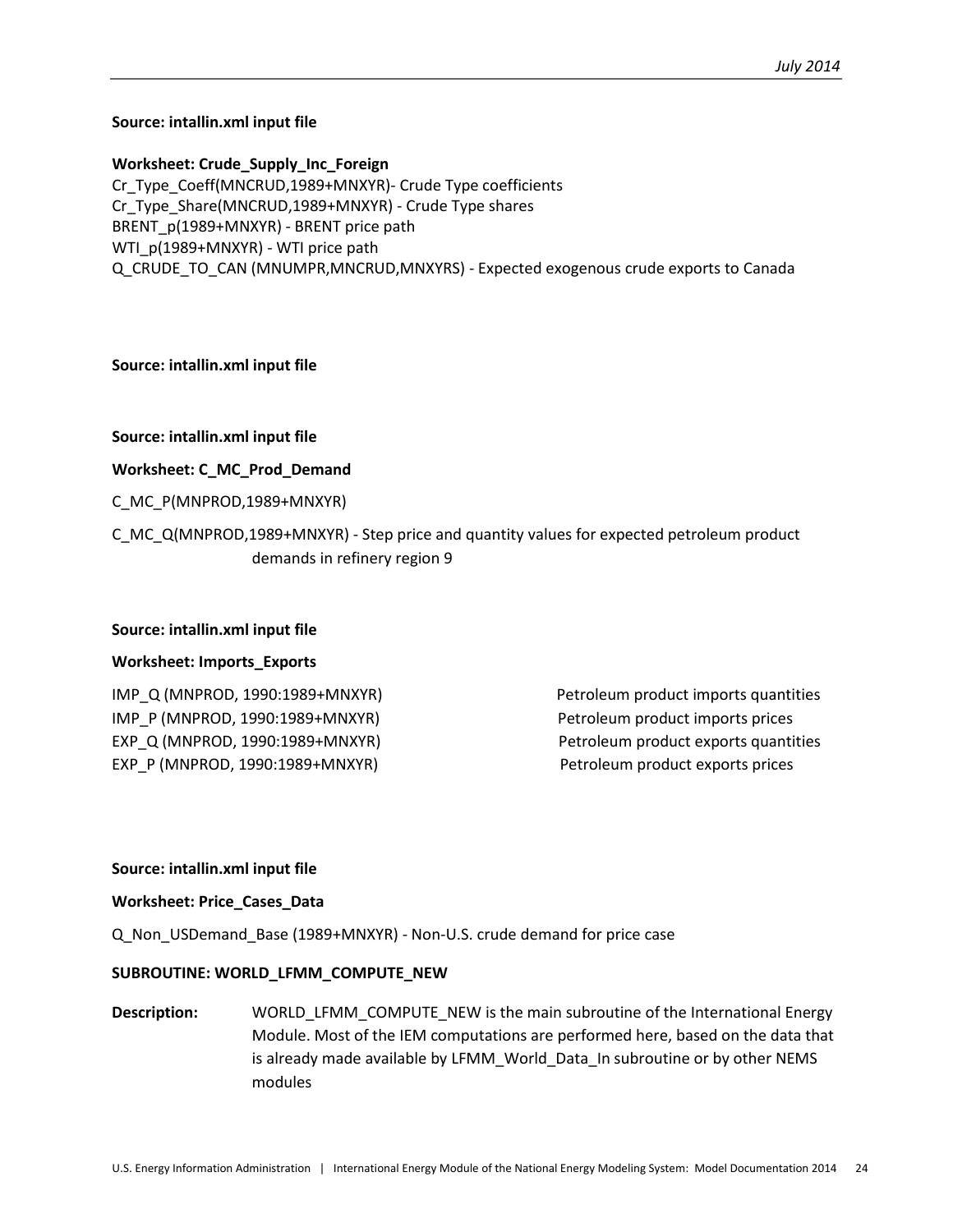#### **Equations**

First, the U.S. expected and actual domestic crude production is calculated as:

*rActualCrudeProd = Σ(OGCRDPRD(MNCRUD,MNUMOR,1989+CURIYR) MNCRUD,MNUMOR)\*(1000.0/365.0)*

Therefore, the change in supply is:*S\_Diff = rActualProd-Q\_Domestic\_Crude\_Ref*

In a similar way, the change in global crude demand is:

*D\_Diff = GLBCRDDMD(CURIYR) - Q\_Init(1989+CURIYR)* 

New oil price (BRENT) and new global crude supply, as explained in Key Computations and Equations Section, will be given by following formulas:

*P\_Eql(1989+CURIYR) = P\_Init(1989+CURIYR)\*EXP(LOG((Q\_Init(1989+CURIYR)+S\_Diff(1989+CURIYR) )/ ( Q\_Init(1989+CURIYR)+D\_Diff(1989+CURIYR)))/(D\_E(1989+CURIYR) - S\_E(1989+CURIYR))) Q\_Eql(1989+CURIYR) = (Q\_Init(1989+CURIYR)+S\_Diff(1989+CURIYR))\*(P\_Eql(1989+CURIYR)/P\_Init(1989+CURI YR))\*\*S\_E(1989+CURIYR)*

WTI prices will be computed based on the exogenous assumptions on price differentials between WTI and BRENT.

If at least one of variables S\_Diff and D\_Diff is not null, then this subroutine will rebuild global crude supply curve around new center point  $(P, Q) = (P_E qI, Q_E qI)$ . The new supply curve will be also an incremental 14 steps supply curve.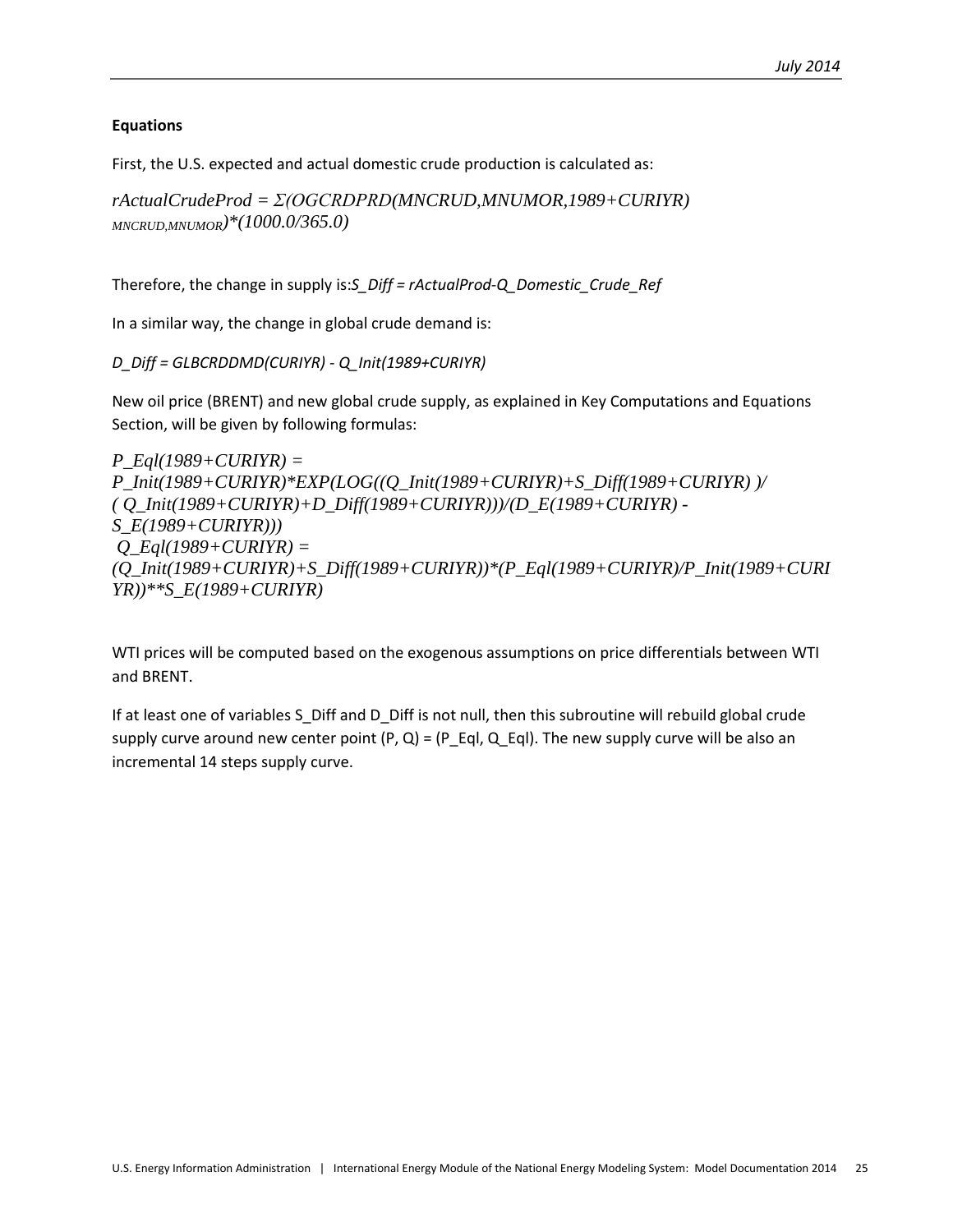*do t = 1, CRSTEP*

```
P_Start = P_Eql(1989+CURIYR)*(1+BP(t))
P\_End = P\_Eql(1989+CURIYR)*(1+BP(t+1))
```
*Q\_Start = Q\_Eql(1989+CURIYR)\*(P\_Start/P\_Eql(1989+CURIYR))\*\*S\_E(1989+CURIYR) Q\_End = Q\_Eql(1989+CURIYR)\*(P\_End/P\_Eql(1989+CURIYR))\*\*S\_E(1989+CURIYR)*

*P\_Total\_Crude(t, 1989+CURIYR) = (P\_Start+P\_End)/2 Q\_Total\_Crude(t, 1989+CURIYR) = (Q\_End-Q\_Start)* 

*end do* 

Next, all step prices will be transformed from 2012 dollars to 1987 dollars.

*do t = 1, CRSTEP*

 *P\_Total\_Crude(t, 1989+CURIYR) = P\_Total\_Crude(t, 1989+CURIYR)/MC\_JPGDP(22)* 

*end do* 

In order to comply with LFMM methods, this subroutine will build supply curves beyond 2040 (last year of projection period). All these supply curves will be identical with the 2040 supply curve.

```
do t=LASTYR+1, MNXYR
            do iSt = 1, CRSTEP
              P_Total_Crude(iSt, 1989+t) = P_Total_Crude(iSt, 1989+LASTYR)
              Q_Total_Crude(iSt, 1989+t) = Q_Total_Crude(iSt, 1989+LASTYR)
            end do
```
*end do* 

**Observation:** The above method to build incremental supply (or demand) curves around a given central point (P, Q*),* with exogenously specified breakpoints BP and supply (or demand) elasticity, will be used a few more times by this subroutine.

Next, this subroutine builds incremental foreign crude supply curves.

Prices, by crude type, for the center of these curves, are computed using *Cr\_Type\_Coeff* variable, as detailed in Chapter 3, Fundamental Assumptions.

*P\_Crude(c,1989+CURIYR) = (P\_Crude(6,1989+CURIYR)- Cr\_Type\_Coeff(c,1989+CURIYR)\*P\_Crude(1,1989+CURIYR))/ (1-Cr\_Type\_Coeff(c,1989+CURIYR))* 

Quantities, by crude type, for the center of these curves are computed by subtracting domestic production from the corresponding global quantity, using *Cr\_Type\_Share* variable.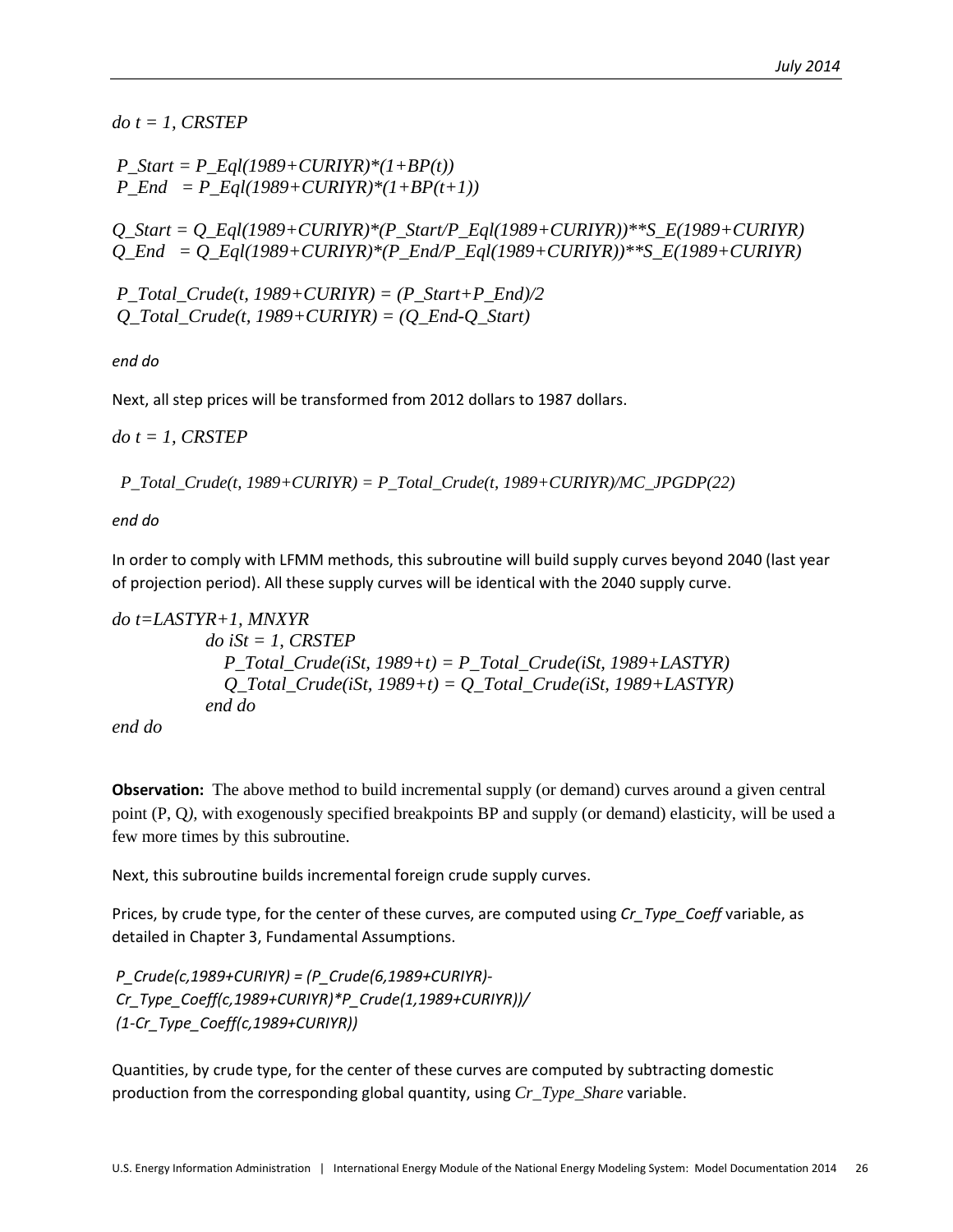*Q\_Crude(c,1989+CURIYR) = Q\_Eql(1989+CURIYR)\*Cr\_Type\_Share(c,1989+CURIYR)- ( sum(OGCRDPRD(:,c,CURIYR), 1)-OGCRDPRD(13,c,CURIYR) )\*(1000.0/365.0)* 

Based on the above observation, the subroutine builds incremental supply curves around central points  $(P,Q) = (P$  Crude(c,1989+CURIYR), Q\_Crude(c,1989+CURIYR)). Step prices and quantities of these supply curves are saved in *P\_Foreign\_Crude* and *Q\_Foreign\_Crude* variables.

Next, this subroutine computes non-U.S. crude demand by crude type. Quantities and prices are saved in Q\_Non\_US\_Demand and P\_Non\_US\_Demand variables. Non-U.S. crude demand quantity is computed by subtracting the crude imports in the United States from the foreign crude supply, by crude type. Non-U.S. crude demand prices will be equal to foreign crude prices (*P\_Crude*).

*Q\_Non\_US\_Demand(c, Max\_Crude\_Source, Max\_NonUS\_Demand\_Steps,1989+CURIYR) = Q\_Crude(c,1989+CURIYR)-LFMM\_PurchaseForeign\_Crude(c,1989+CURIYR)*

where LFMM\_PurchaseForeign\_Crude represents the sum of all imports in the United States, by crude type. These imports are saved in the global variable Q\_Crude\_Imports, and are computed by LFMM.

Petroleum product import supply curves are built using the same algorithm, around central points (P, Q) = (IMP\_P (MNPROD, 1990:1989+CURIYR), IMP\_Q (MNPROD, 1990:1989+CURIYR))

Petroleum product export demand curves are built using the same algorithm, around central points (P, Q) = (EXP\_P (MNPROD, 1990:1989+CURIYR), EXP\_Q (MNPROD, 1990:1989+CURIYR))

Petroleum product demands in refinery region 9 are built in a similar way, around central points (P, Q) = (C\_MC\_P(iPr,1989+CURIYR), C\_MC\_Q(iPr,1989+CURIYR))

#### **SUBROUTINE: OMS\_DAT\_IN**

**Description:** This subroutine is used to read and transfer data to the NEMS integrating module, with the purpose of generating a worldwide liquids supply-balance report with regional detail. Specifically, data is read from the intbalance.xml input file and contains information on production and consumption of petroleum and nonpetroleum liquids for the following global regions:

OPEC: Middle East, North Africa, West Africa, South America

Non-OPEC OECD: United States, Canada, Mexico and Chile, OECD Europe, Japan, Australia and New Zealand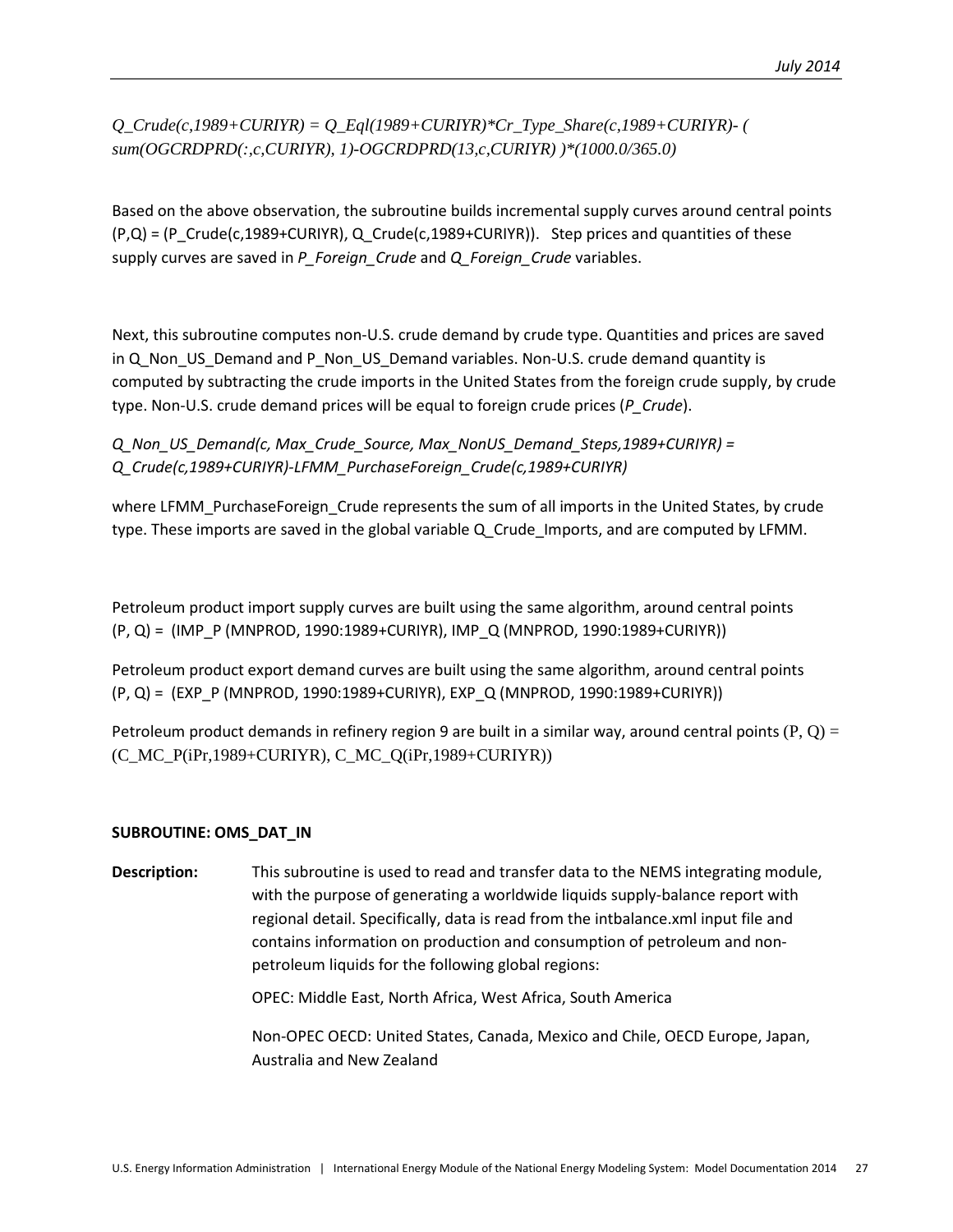Non-OPEC Non-OECD: Russia, China, Middle East, Africa, Brazil, Other Central and South America, Other Europe and Eurasia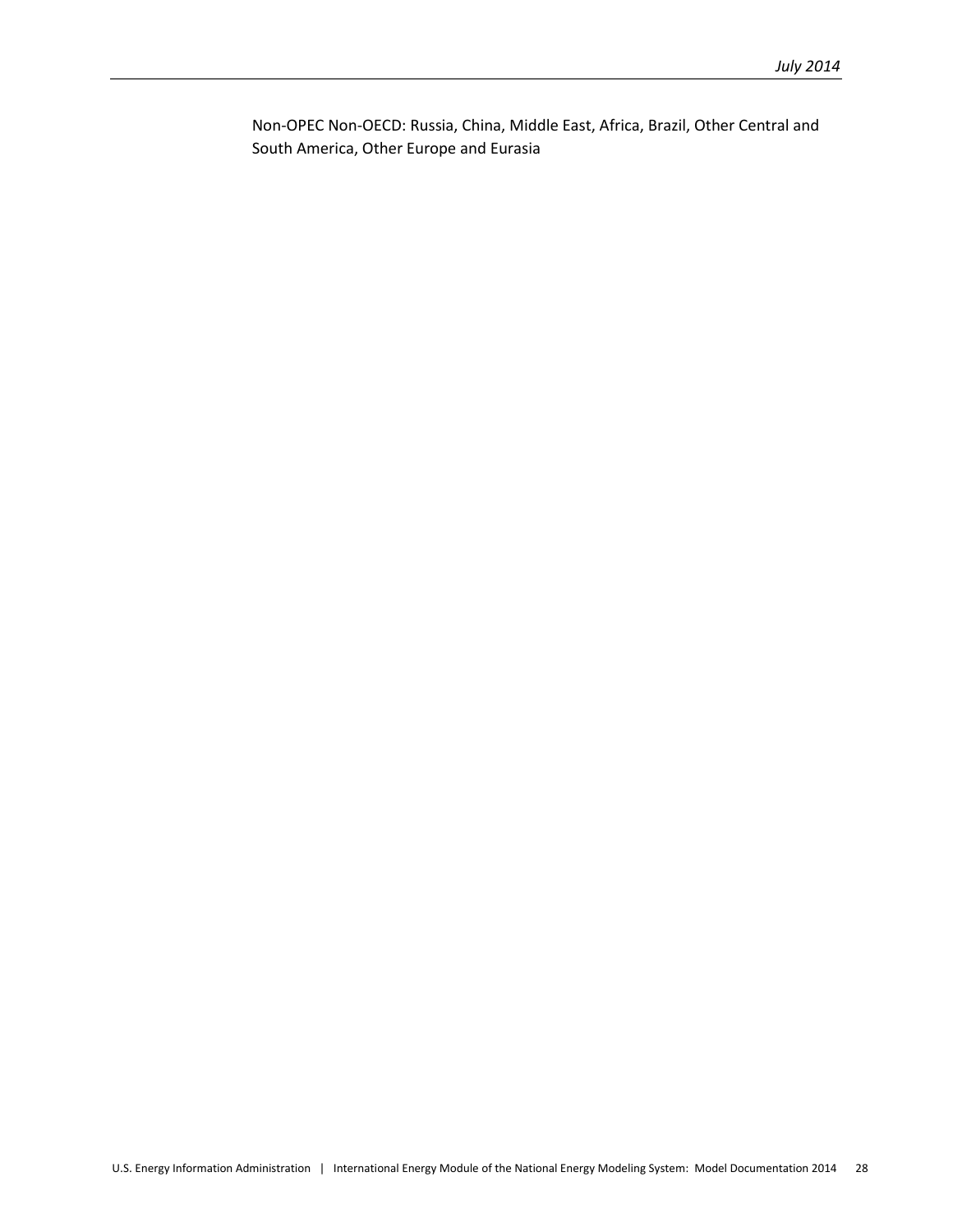# <span id="page-33-0"></span>**Appendix C. References**

U.S. Energy Information Administration, International Energy Statistics (www.eia.gov/cfapps/ipdbproject/IEDIndex3.cfm)

Bloomberg, L.P., www.bloomberg.com/energy.

*BP Statistical Review of World Energy 2011* (London, UK, June 2012).

International Energy Agency, *IEA Statistics*: Oil Information 2010 (Paris, France, 2012).

Walter Nicholson, *Microeconomic Theory: Basic Principles and Extensions* (Harcourt College Publishers, Fort Worth: Texas, 1972).

Franklin J. Stermole and John M. Stermole, *Economic Evaluation and Investment Decision Methods: Eleventh Edition* (Investment Evaluations Corporation, Lockwood, CO, 2006).

Alpha C. Chiang, *Fundamental Methods of Mathematical Economics* (McGraw-Hill Book Company, NY: NY, 1967).

Wayne L. Winston, *Operations Research: Applications and Algorithms* (Brooks/Cole—Thomson Learning, Belmont, CA, 2004).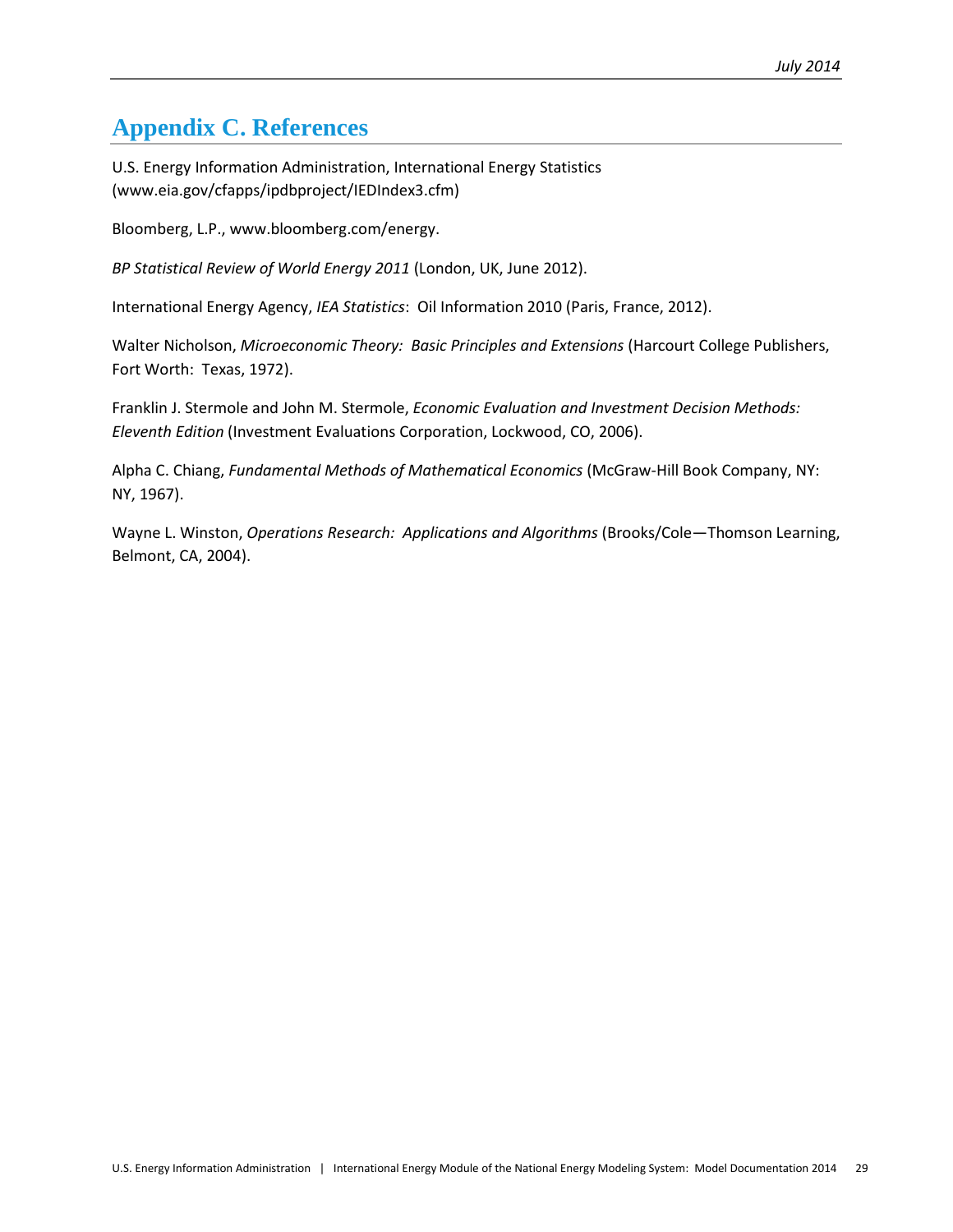# <span id="page-34-0"></span>**Appendix D. Model Abstract**

# <span id="page-34-1"></span>**Introduction**

This section gives a brief summary of the International Energy Module and its role within the National Energy Modeling System. Specific information on the following topics is provided:

- Model Name
- Model Acronym
- Description
- Purpose of the Model
- Most Recent Update
- Part of Another Model
- Model Interfaces
- Official Model Representative
- Documentation
- Archive Media and Manuals
- Energy System Described
- Coverage
- Modeling Features
- Model Inputs
- Non-DOE Input Sources
- DOE Input Sources
- Computing Environment
- Independent Expert Review Conducted
- Status of Evaluation Efforts by Sponsor

#### **Model name:**

International Energy Module

#### **Model acronym:**

IEM

#### **Description:**

The NEMS International Energy Module is a calculation tool that uses assumptions of economic growth and expectations of future U.S. and world petroleum liquids production and consumption, by year, to model the interaction of U.S. and international liquids markets. The IEM projects international oil conditions, including demand, price and supply, and the impact of changes in the U.S. petroleum market on world markets. It is used to recalculate oil prices in response to changes in U.S. crude-like liquids production and consumption. In addition, the IEM provides supply curves of crude oil imported to the United States for each of the eight foreign crude types considered (see Figure 2). Finally, the IEM provides U.S. import supply curves and export demand curves for petroleum products, and petroleum product demand curves in refinery region 9. The model employs a general equilibrium algorithm to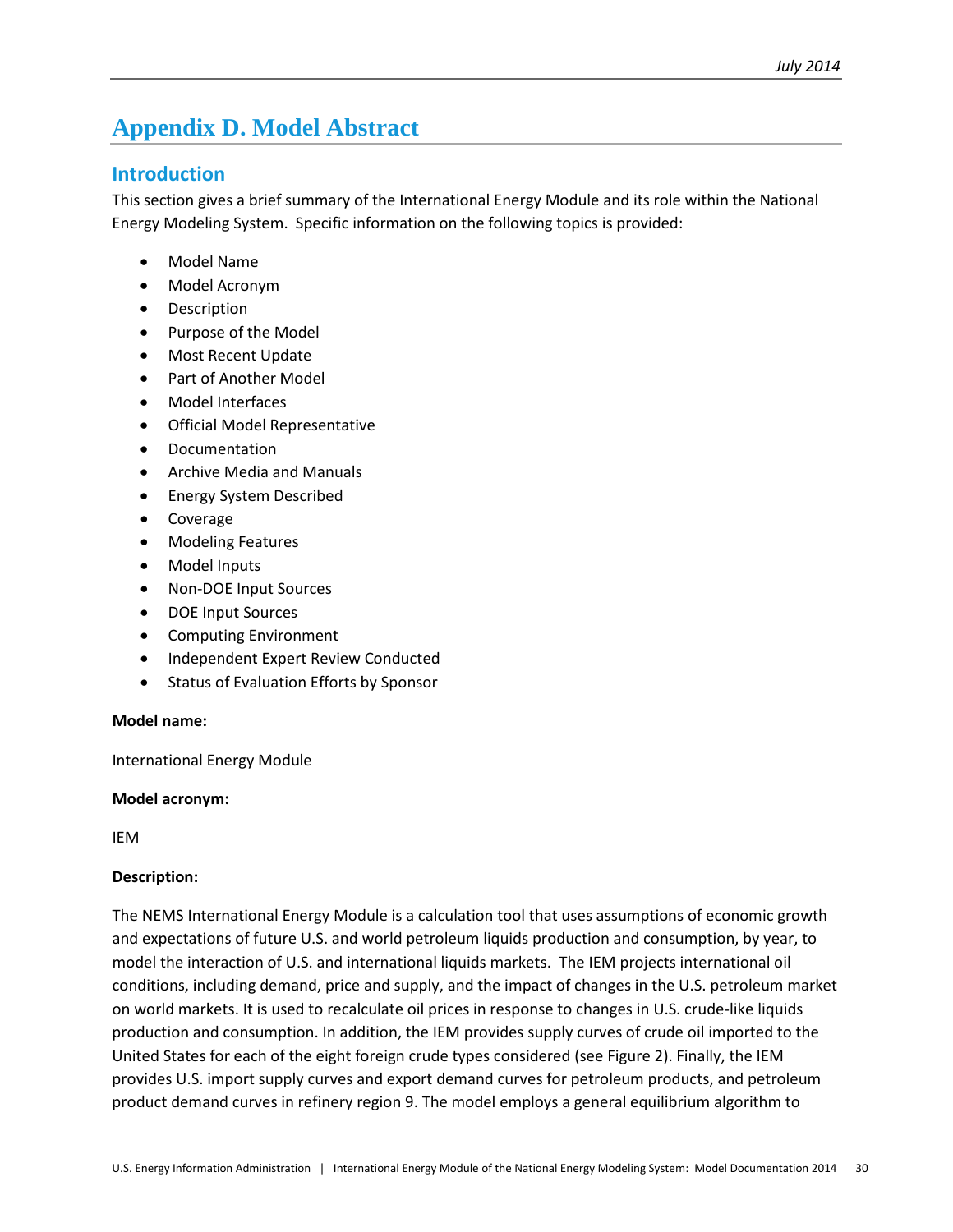calculate the oil price, and generates U.S. crude oil and petroleum product supply curves based on a series of simple and logarithmic linear regression equations that are developed exogenously and used as IEM model input.

#### **Purpose of the model:**

As a component of the National Energy Modeling System, the NEMS IEM achieves following tasks:

- Calculation of the oil price (BRENT). Changes in the oil price are computed in response to:
	- The difference between projected U.S. total crude-like liquids production and the expected U.S. total crude-like liquids production at the current oil price (estimated using the current oil price and the exogenous U.S. total crude-like liquids supply curve for each year).
	- The difference between projected U.S. total crude-like liquids consumption and the expected U.S. total crude-like liquids consumption at the current oil price (estimated using the current oil price and the exogenous U.S. total crude-like liquids demand curve).
- Calculation of the WTI price, which is defined as the price of light, low sulfur crude oil delivered to Cushing, Oklahoma
- Provision of supply curves for each foreign crude type imported in the United States (see Figure 2)
- Provision for supply curves for petroleum products imported in the United States
- Provision for demand curves for petroleum products exported from the United States
- Provision for expected crudes exported to Canada
- Provision of demand curves for petroleum products in refinery region 9 (see Figure 1)
- Projection of international crude oil market conditions, including consumption, price, and supply availability, as well as the effects of the U.S. petroleum market on the world market

#### **Most recent model update:**

November 2013.

### **Part of another model?**

National Energy Modeling System (NEMS)

#### **Model interfaces:**

The IEM receives inputs from other NEMS models, including the NEMS Liquid Fuels Marketing Module (LFMM), and NEMS Macroeconomic Activity Module. The Generate World Oil Balance application is also a source of input to the IEM. Outputs are provided to the NEMS Integrating Module and LFMM.

Official Model Representative:

Adrian Geagla U.S. Energy Information Administration EI-33/Forrestal Building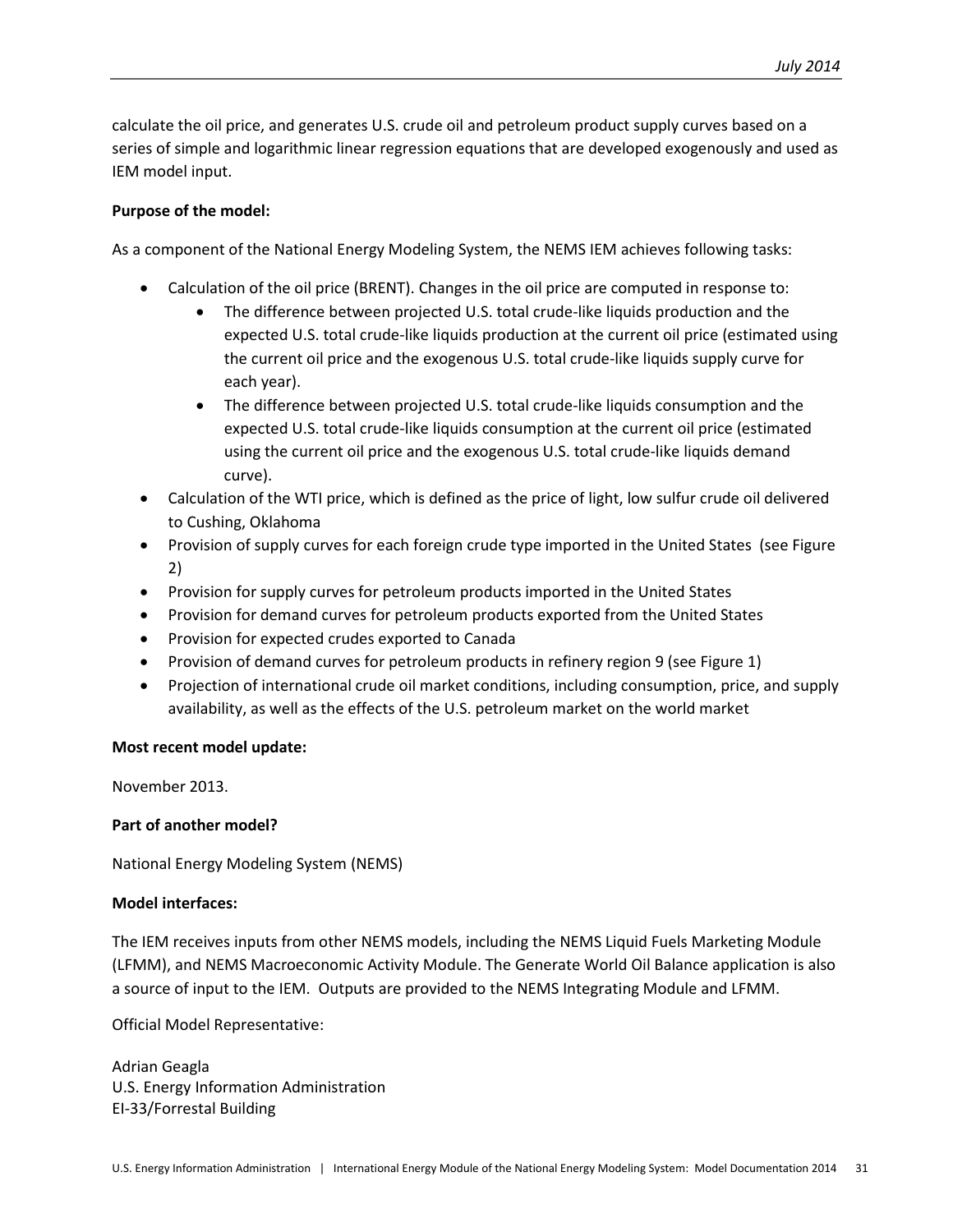U. S. Department of Energy 1000 Independence Avenue, SW Washington, D.C. 20585 telephone: (202) 586-2873 fax: (202) 586-3045 e-mail: adrian.geagla@eia.gov

#### **Documentation:**

U.S. Energy Information Administration, U.S. Department of Energy, Model Documentation 2013 Report: International Energy Module (IEM) of the National Energy Modeling System, DOE/EIA-M071 (2013) (Washington, D.C., June 2014).

#### **Archive media and installation manual(s):**

The IEM, as part of the NEMS system, has been archived for the Reference case published in the Annual Energy Outlook 2014, DOE/EIA-0383 (2013). The NEMS archive contains all of the nonproprietary modules of NEMS as used in the Reference case. The NEMS archive is available on an as-is basis (ftp://eia.doe.gov/pub/oiaf/aeo/aeo2014.zip).

#### **Energy system described:**

U.S. import supply curves for eight foreign crude oil types; U.S. import supply curves of European gasoline; other imports/exports of petroleum products in each of the 9 refinery regions; petroleum product demands curves in refinery region 9.

#### **Coverage:**

- Geographic: Nine refinery regions, United States, and global (by region or country)
- Time Unit/Frequency: Annual through 2040
- Products: Oil prices; U.S. import supply curves for eight generic crude oil grades; U.S. crude oil imports; U.S. import/export curves for 20 petroleum products by refinery region; worldwide liquids supply-demand balance report
- Economic Sectors: Not applicable

#### **Modeling features:**

- Model Structure: The NEMS International Energy Module is a calculation tool that uses assumptions of economic growth and expectations of future U.S. and world petroleum liquids production and consumption, by year, to model the interaction of U.S. and international liquids markets. The IEM projects international oil market conditions, including demand, price and supply, and the impact of changes in the U.S. petroleum market on world markets.
- Modeling Technique: The model employs a general equilibrium algorithm to calculate the oil price, and generates U.S. crude oil and petroleum product supply curves based on a series of simple and logarithmic linear regression equations that are developed exogenously and used as IEM model input.